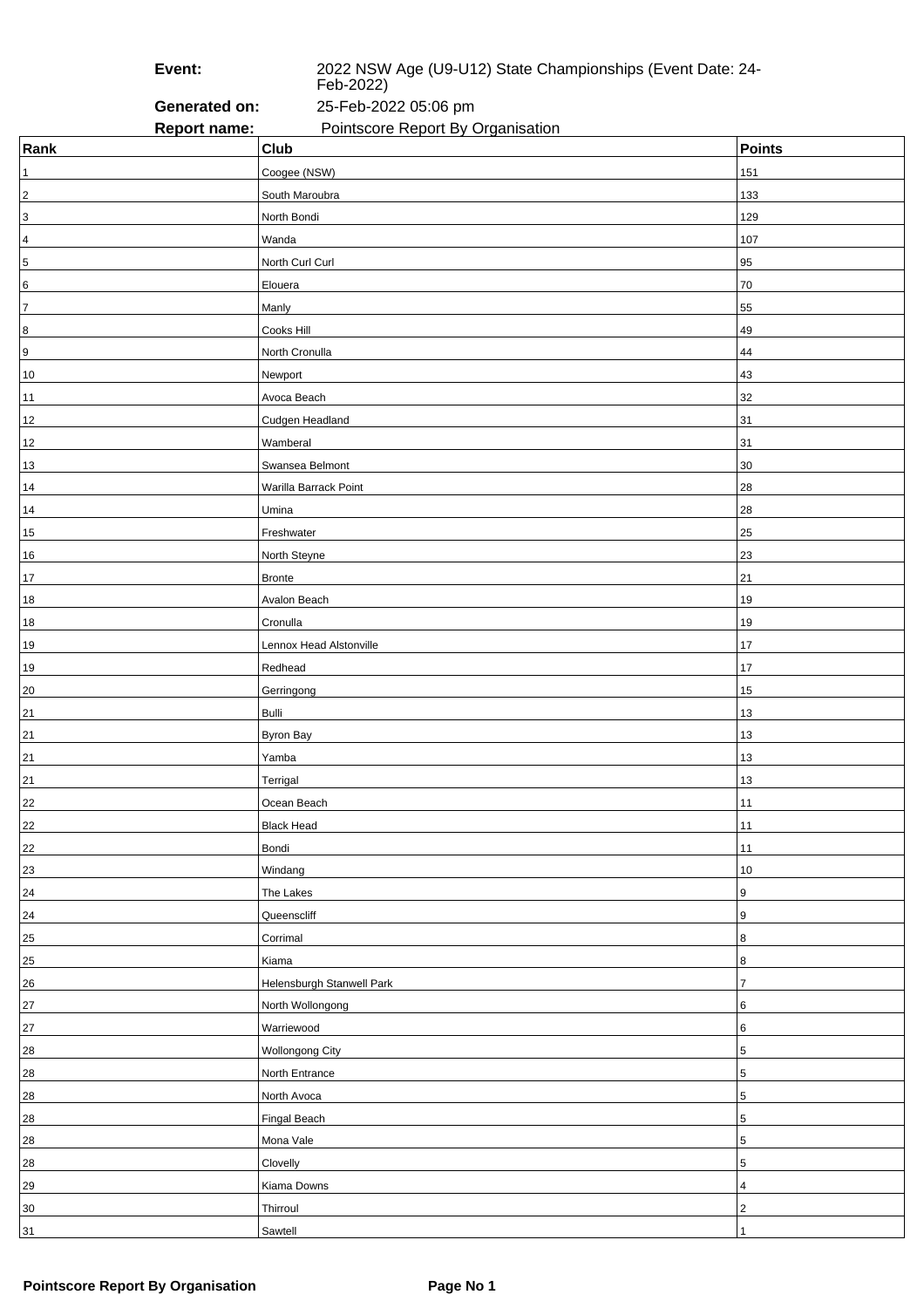| 31     | <b>Broulee Surfers</b>              |   |
|--------|-------------------------------------|---|
| 32     | Coffs Harbour                       | 0 |
| 32     | Collaroy                            | 0 |
| 32     | Copacabana                          | 0 |
| 32     | Ballina Lighthouse and Lismore SLSC | 0 |
| 32     | Bilgola Beach                       | 0 |
| 32     | Cabarita Beach                      | 0 |
| 32     | Cape Hawke                          | 0 |
| 32     | Caves Beach                         | 0 |
| 32     | Killcare                            | 0 |
| 32     | Dee Why                             | 0 |
| 32     | Dixon Park                          | 0 |
| 32     | Long Reef                           | 0 |
| $32\,$ | MacMasters                          | 0 |
| 32     | Maroubra                            | 0 |
| 32     | Merewether                          | 0 |
| 32     | Mollymook                           | 0 |
| 32     | Shelly Beach                        | 0 |
| 32     | Stockton                            | 0 |
| 32     | Port Macquarie                      | 0 |
| 32     | North Narrabeen                     | 0 |
| 32     | Nobbys (NSW)                        | 0 |
| 32     | <b>Tacking Point</b>                | 0 |
| 32     | Tamarama                            | 0 |
| 32     | Wauchope Bonny Hills                | 0 |
| 32     | Woolgoolga SLSC                     | 0 |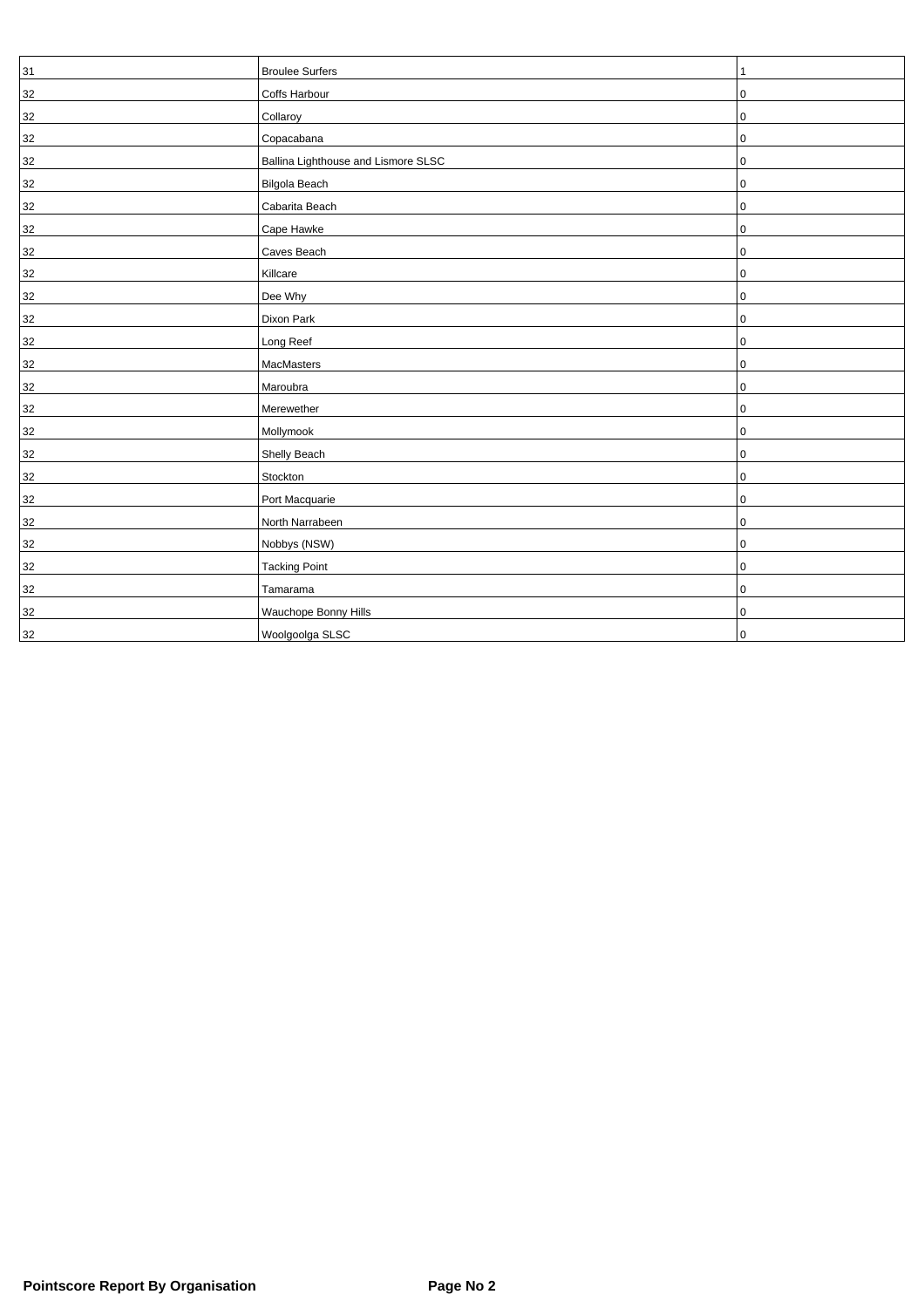**Event:** 2022 NSW Age (U9-U12) State Championships (Event Date: 24-

Feb-2022)

**Generated on:** 25-Feb-2022 05:34 pm

|                            | <b>Report name:</b><br><b>Final Result Report</b> |                          |                         |               |                         |             |                 |  |  |  |
|----------------------------|---------------------------------------------------|--------------------------|-------------------------|---------------|-------------------------|-------------|-----------------|--|--|--|
| Round                      | Place                                             | Name (Solo/Team)         | Club                    | <b>Status</b> | <b>Points</b>           | <b>Time</b> | <b>Comments</b> |  |  |  |
| U12 - U14 5 Person R&R     |                                                   |                          |                         |               |                         |             |                 |  |  |  |
| <b>Grand Final</b>         | 1                                                 | Team A                   | Coogee (NSW)            | Competed      | 6                       |             |                 |  |  |  |
| <b>Grand Final</b>         | $\overline{2}$                                    | <b>OB Mermaids</b>       | Ocean Beach             | Competed      | $\overline{5}$          |             |                 |  |  |  |
| U12 Male Surf Race         |                                                   |                          |                         |               |                         |             |                 |  |  |  |
| <b>Grand Final</b>         | 1                                                 | Levi Gibbs (M)           | Swansea Belmont         | Competed      | 6                       |             |                 |  |  |  |
| <b>Grand Final</b>         | $\overline{\mathbf{c}}$                           | Thomas Shrivell (M)      | Newport                 | Competed      | 5                       |             |                 |  |  |  |
| <b>Grand Final</b>         | 3                                                 | Taj Williams (M)         | Cooks Hill              | Competed      | 4                       |             |                 |  |  |  |
| <b>Grand Final</b>         | 4                                                 | Felix Monti (M)          | <b>Byron Bay</b>        | Competed      | 3                       |             |                 |  |  |  |
| <b>Grand Final</b>         | 5                                                 | Samuel Skrabak (M)       | Wanda                   | Competed      | 2                       |             |                 |  |  |  |
| <b>Grand Final</b>         | 6                                                 | Saul Easman (M)          | Sawtell                 | Competed      | 1                       |             |                 |  |  |  |
| <b>Grand Final</b>         | 7                                                 | Owen Lloyd-Jones (M)     | South Maroubra          | Competed      | 0                       |             |                 |  |  |  |
| <b>Grand Final</b>         | 8                                                 | Tobias Woolnough (M)     | Manly                   | Competed      | 0                       |             |                 |  |  |  |
| U10 Female Surf Race       |                                                   |                          |                         |               |                         |             |                 |  |  |  |
| <b>Grand Final</b>         | 1                                                 | Mia Hoo (F)              | South Maroubra          | Competed      | 6                       |             |                 |  |  |  |
| <b>Grand Final</b>         | $\overline{\mathbf{c}}$                           | Molly Young (F)          | Newport                 | Competed      | 5                       |             |                 |  |  |  |
| <b>Grand Final</b>         | 3                                                 | ZAHNIE FREEMAN (F)       | Bulli                   | Competed      | 4                       |             |                 |  |  |  |
| <b>Grand Final</b>         | $\overline{\mathbf{4}}$                           | Coco Balmain (F)         | Warilla Barrack Point   | Competed      | 3                       |             |                 |  |  |  |
| <b>Grand Final</b>         | 5                                                 | Maddison Sedgwick (F)    | <b>Bulli</b>            | Competed      | 2                       |             |                 |  |  |  |
| <b>Grand Final</b>         | 6                                                 | Charli Moses (F)         | Elouera                 | Competed      |                         |             |                 |  |  |  |
| U10 Male Surf Race         |                                                   |                          |                         |               |                         |             |                 |  |  |  |
| <b>Grand Final</b>         | 1                                                 | Jordan Prince (M)        | North Cronulla          | Competed      | 6                       |             |                 |  |  |  |
| <b>Grand Final</b>         | $\overline{\mathbf{c}}$                           | Billy Stewart (M)        | Lennox Head Alstonville | Competed      | 5                       |             |                 |  |  |  |
| <b>Grand Final</b>         | 3                                                 | Zac Brown (M)            | Elouera                 | Competed      | 4                       |             |                 |  |  |  |
| <b>Grand Final</b>         | 4                                                 | George Nixon (M)         | <b>Bronte</b>           | Competed      | 3                       |             |                 |  |  |  |
| <b>Grand Final</b>         | 5                                                 | Stirling Patterson (M)   | Coogee (NSW)            | Competed      | 2                       |             |                 |  |  |  |
| <b>Grand Final</b>         | 6                                                 | Nicholas Fasol (M)       | <b>Bronte</b>           | Competed      |                         |             |                 |  |  |  |
| U11 Male Surf Race         |                                                   |                          |                         |               |                         |             |                 |  |  |  |
| Grand Final                | 1                                                 | Kobi Mead (M)            | Wanda                   | Competed      | 6                       |             |                 |  |  |  |
| <b>Grand Final</b>         | 2                                                 | Ashton Bone (M)          | Wamberal                | Competed      | 5                       |             |                 |  |  |  |
| <b>Grand Final</b>         | 3                                                 | Billy McCarthy (M)       | Wamberal                | Competed      | $\overline{\mathbf{4}}$ |             |                 |  |  |  |
| <b>Grand Final</b>         | 4                                                 | Max Bowmer (M)           | Wanda                   | Competed      | 3                       |             |                 |  |  |  |
| <b>Grand Final</b>         | 5                                                 | Jake Schulze (M)         | North Wollongong        | Competed      | $\overline{2}$          |             |                 |  |  |  |
| <b>Grand Final</b>         | 6                                                 | Harrison Ayer (M)        | Freshwater              | Competed      | 1                       |             |                 |  |  |  |
| <b>Grand Final</b>         | 7                                                 | Finn Thompson (M)        | Elouera                 | Competed      | 0                       |             |                 |  |  |  |
| Grand Final                | 8                                                 | Ashton Habler (M)        | Coogee (NSW)            | Competed      | 0                       |             |                 |  |  |  |
| <b>Grand Final</b>         | 9                                                 | Ethan Hoo (M)            | South Maroubra          | Competed      | 0                       |             |                 |  |  |  |
| <b>Grand Final</b>         | 10                                                | Callum Ardita (M)        | North Wollongong        | Competed      | $\mathbf 0$             |             |                 |  |  |  |
| U12 Female Surf Race       |                                                   |                          |                         |               |                         |             |                 |  |  |  |
| <b>Grand Final</b>         | 1                                                 | Amber-Skye Stevenson (F) | Umina                   | Competed      | 6                       |             |                 |  |  |  |
| <b>Grand Final</b>         | $\overline{\mathbf{c}}$                           | Lisa Derz (F)            | North Curl Curl         | Competed      | 5                       |             |                 |  |  |  |
| <b>Grand Final</b>         | 3                                                 | Sadie Maggs (F)          | Newport                 | Competed      | 4                       |             |                 |  |  |  |
| <b>Grand Final</b>         | 4                                                 | Mikayla Whant (F)        | <b>Wollongong City</b>  | Competed      | 3                       |             |                 |  |  |  |
| <b>Grand Final</b>         | 5                                                 | Matilda Young (F)        | Newport                 | Competed      | $\sqrt{2}$              |             |                 |  |  |  |
| <b>Grand Final</b>         | 6                                                 | Georgia Munro (F)        | Cooks Hill              | Competed      | 1                       |             |                 |  |  |  |
| <b>Grand Final</b>         | 7                                                 | Zara Zammit-Mayer (F)    | Wanda                   | Competed      | 0                       |             |                 |  |  |  |
| <b>Grand Final</b>         | 8                                                 | Zahri Lester (F)         | Wanda                   | Competed      | $\pmb{0}$               |             |                 |  |  |  |
| <b>U9 Female Surf Race</b> |                                                   |                          |                         |               |                         |             |                 |  |  |  |
| <b>Grand Final</b>         | 1                                                 | Millie Gaudry (F)        | Manly                   | Competed      | $\,6$                   |             |                 |  |  |  |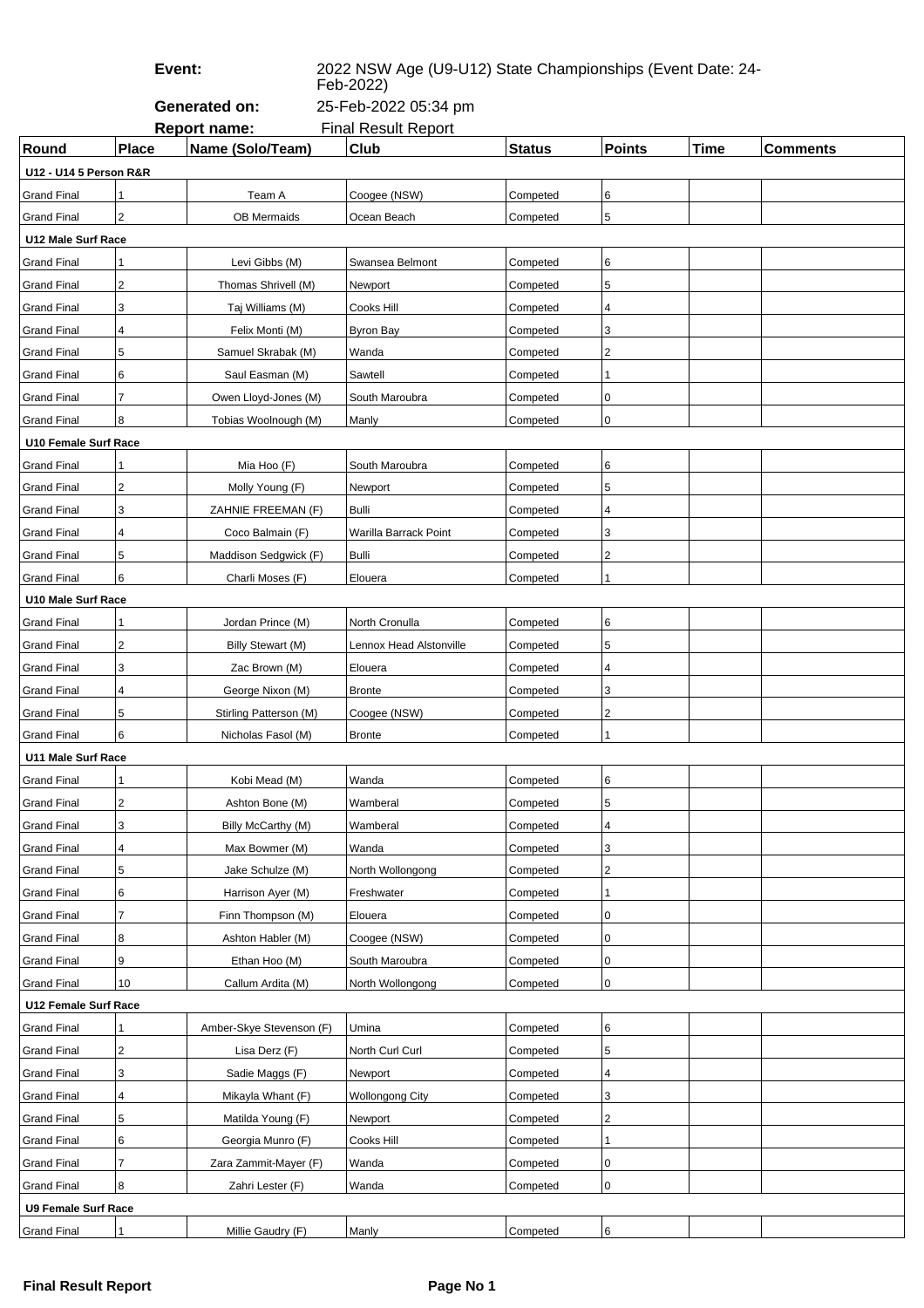| <b>Grand Final</b>                                                             | 2                   | Billie Kasprowicz (F)     | North Curl Curl       | Competed | 5                       |  |  |  |  |
|--------------------------------------------------------------------------------|---------------------|---------------------------|-----------------------|----------|-------------------------|--|--|--|--|
| <b>Grand Final</b>                                                             | 3                   | Mackenzie Cohen (F)       | Warilla Barrack Point | Competed | 4                       |  |  |  |  |
| <b>Grand Final</b>                                                             | 4                   | Alexis Daly (F)           | Elouera               | Competed | 3                       |  |  |  |  |
| <b>Grand Final</b>                                                             | 5                   | Charlotte Brown (F)       | Wanda                 | Competed | $\overline{\mathbf{c}}$ |  |  |  |  |
| <b>Grand Final</b>                                                             | 6                   | Jade Pilkington (F)       | Bulli                 | Competed | 1                       |  |  |  |  |
| <b>U9 Male Surf Race</b>                                                       |                     |                           |                       |          |                         |  |  |  |  |
| <b>Grand Final</b>                                                             | 1                   | Liam Blair (M)            | Swansea Belmont       | Competed | 6                       |  |  |  |  |
| <b>Grand Final</b>                                                             | 2                   | Reed Martinus (M)         | Wanda                 | Competed | 5                       |  |  |  |  |
| <b>Grand Final</b>                                                             | 3                   | Willem Botha (M)          | Elouera               | Competed | 4                       |  |  |  |  |
| <b>Grand Final</b>                                                             | 4                   | Bailey Hodgson (M)        | Cooks Hill            | Competed | 3                       |  |  |  |  |
| <b>Grand Final</b>                                                             | 5                   | Koby Prince (M)           | North Cronulla        | Competed | $\overline{\mathbf{c}}$ |  |  |  |  |
| <b>Grand Final</b>                                                             | 6                   | Clarence Dougherty (M)    | Yamba                 | Competed | 1                       |  |  |  |  |
| U11 Female Surf Race                                                           |                     |                           |                       |          |                         |  |  |  |  |
| <b>Grand Final</b>                                                             | 1                   | Jocelyne Melbourn (F)     | North Curl Curl       | Competed | 6                       |  |  |  |  |
| <b>Grand Final</b>                                                             | 2                   | Evie Davis (F)            | North Curl Curl       | Competed | 5                       |  |  |  |  |
| <b>Grand Final</b>                                                             | 3                   | Kathryn Jordan (F)        | Coogee (NSW)          | Competed | 4                       |  |  |  |  |
| <b>Grand Final</b>                                                             | 4                   | Jade Visch (F)            | <b>Bronte</b>         | Competed | 3                       |  |  |  |  |
| <b>Grand Final</b>                                                             | 5                   | Genevieve Lawrence (F)    | Mona Vale             | Competed | $\overline{\mathbf{c}}$ |  |  |  |  |
| <b>Grand Final</b>                                                             | 6                   | Emma Windsham (F)         | North Curl Curl       | Competed | 1                       |  |  |  |  |
| <b>Grand Final</b>                                                             | 7                   | Alexandra Hall (F)        | Avoca Beach           | Competed | 0                       |  |  |  |  |
| <b>Grand Final</b>                                                             | 8                   | Lyla Wessel (F)           | Cudgen Headland       | Competed | 0                       |  |  |  |  |
| <b>Grand Final</b>                                                             | 9                   | Amber Curry (F)           | Coogee (NSW)          | Competed | 0                       |  |  |  |  |
| <b>Grand Final</b>                                                             | 10                  |                           |                       |          | 0                       |  |  |  |  |
| Charlotte Neville (F)<br>North Wollongong<br>Competed<br>U12 Female Surf Teams |                     |                           |                       |          |                         |  |  |  |  |
| <b>Grand Final</b>                                                             |                     | Team A                    | Wanda                 | Competed | 6                       |  |  |  |  |
| <b>Grand Final</b>                                                             | 2                   | North Curl Curl A         | North Curl Curl       | Competed | 5                       |  |  |  |  |
| <b>Grand Final</b>                                                             | 3                   | Team A                    | Cooks Hill            | Competed | 4                       |  |  |  |  |
|                                                                                | 4                   | Team A                    |                       |          | 3                       |  |  |  |  |
| <b>Grand Final</b><br><b>Grand Final</b>                                       | 5                   |                           | Warilla Barrack Point | Competed | $\overline{\mathbf{c}}$ |  |  |  |  |
|                                                                                |                     | Team A                    | Umina<br>North Bondi  | Competed |                         |  |  |  |  |
| <b>Grand Final</b>                                                             | 6<br>$\overline{7}$ | North Bondi Red           | Cudgen Headland       | Competed | 0                       |  |  |  |  |
| <b>Grand Final</b><br><b>Grand Final</b>                                       |                     | Α                         | North Cronulla        | Competed | 0                       |  |  |  |  |
|                                                                                | 8<br>9              | Team A<br>North Narrabeen |                       | Competed |                         |  |  |  |  |
| <b>Grand Final</b>                                                             |                     |                           | North Narrabeen       | Competed | 0                       |  |  |  |  |
| <b>Grand Final</b>                                                             | 10                  | <b>Bulli Gold</b>         | Bulli                 | Competed | $\mathbf 0$             |  |  |  |  |
| <b>U9 Male Surf Teams</b>                                                      |                     |                           |                       |          |                         |  |  |  |  |
| <b>U11 Female Surf Teams</b>                                                   |                     |                           |                       |          |                         |  |  |  |  |
| <b>Grand Final</b>                                                             |                     | North Curl Curl A         | North Curl Curl       | Competed | 6                       |  |  |  |  |
| <b>Grand Final</b>                                                             | 2                   | Team A                    | Coogee (NSW)          | Competed | 5                       |  |  |  |  |
| <b>Grand Final</b>                                                             | 3                   | Team A                    | Umina                 | Competed | 4                       |  |  |  |  |
| <b>Grand Final</b>                                                             | 4                   | Team A                    | Avoca Beach           | Competed | 3                       |  |  |  |  |
| <b>Grand Final</b>                                                             | 5                   | <b>Bulli Gold</b>         | Bulli                 | Competed | $\overline{\mathbf{c}}$ |  |  |  |  |
| <b>Grand Final</b>                                                             | 6                   | Team A                    | South Maroubra        | Competed | $\mathbf{1}$            |  |  |  |  |
| <b>U9 Female Surf Teams</b>                                                    |                     |                           |                       |          |                         |  |  |  |  |
| <b>U11 Male Surf Teams</b>                                                     |                     |                           |                       |          |                         |  |  |  |  |
| <b>Grand Final</b>                                                             | 1                   | Team A                    | Wanda                 | Competed | 6                       |  |  |  |  |
| <b>Grand Final</b>                                                             | 2                   | Team A                    | Coogee (NSW)          | Competed | 5                       |  |  |  |  |
| <b>Grand Final</b>                                                             | 3                   | Team A                    | Manly                 | Competed | 4                       |  |  |  |  |
| <b>Grand Final</b>                                                             | 4                   | Team A                    | South Maroubra        | Competed | 3                       |  |  |  |  |
| <b>Grand Final</b>                                                             | 5                   | Team A                    | Cooks Hill            | Competed | 2                       |  |  |  |  |
| <b>Grand Final</b>                                                             | 6                   | Team A                    | Warilla Barrack Point | Competed | 1                       |  |  |  |  |
| U10 Male Surf Teams                                                            |                     |                           |                       |          |                         |  |  |  |  |
| U10 Female Surf Teams                                                          |                     |                           |                       |          |                         |  |  |  |  |
| U12 Male Surf Teams                                                            |                     |                           |                       |          |                         |  |  |  |  |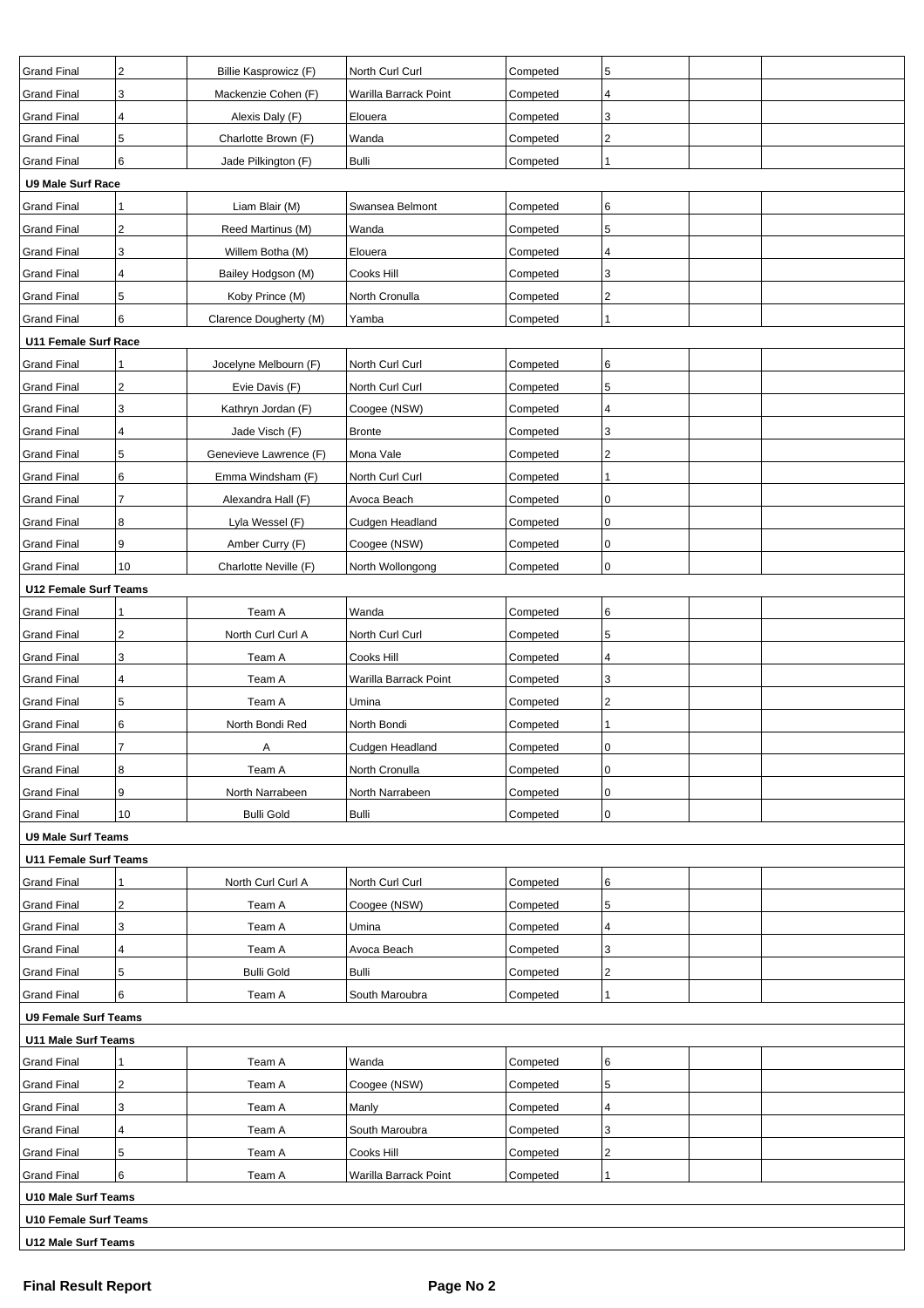| <b>Grand Final</b>           | 1                       | Team A                 | Manly                   | Competed | 6                       |  |
|------------------------------|-------------------------|------------------------|-------------------------|----------|-------------------------|--|
| <b>Grand Final</b>           | 2                       | Team A                 | Cooks Hill              | Competed | 5                       |  |
| <b>Grand Final</b>           | 3                       | Team A                 | Wanda                   | Competed | 4                       |  |
| <b>Grand Final</b>           | 4                       | Team A                 | South Maroubra          | Competed | 3                       |  |
| <b>Grand Final</b>           | 5                       | North Bondi Red        | North Bondi             | Competed | $\overline{\mathbf{c}}$ |  |
| <b>Grand Final</b>           | 6                       | Team B                 | Wanda                   | Competed |                         |  |
| <b>Grand Final</b>           | 7                       | Team A                 | Elouera                 | Competed | $\pmb{0}$               |  |
| <b>Grand Final</b>           | 8                       | Team A                 | Cudgen Headland         | Competed | $\pmb{0}$               |  |
| <b>Grand Final</b>           | 9                       | Team B                 | Manly                   | Competed | 0                       |  |
| U12 Male Board Race          |                         |                        |                         |          |                         |  |
| <b>Grand Final</b>           |                         | Flynn Goold (M)        | North Bondi             | Competed | 6                       |  |
| <b>Grand Final</b>           | 2                       | Noah Bowler (M)        | North Bondi             | Competed | 5                       |  |
| <b>Grand Final</b>           | 3                       | Levi Gibbs (M)         | Swansea Belmont         | Competed | 4                       |  |
| <b>Grand Final</b>           | 4                       | Jack Humphries (M)     | Wamberal                | Competed | 3                       |  |
| <b>Grand Final</b>           | 5                       | Jett Blue (M)          | Thirroul                | Competed | $\boldsymbol{2}$        |  |
| <b>Grand Final</b>           | 6                       | Taj Williams (M)       | Cooks Hill              | Competed |                         |  |
| <b>Grand Final</b>           | $\overline{7}$          | Jasper Hunter (M)      | Avoca Beach             | Competed | 0                       |  |
| <b>Grand Final</b>           | 8                       | Eden Alker (M)         | North Curl Curl         | Competed | $\pmb{0}$               |  |
| <b>U10 Female Board Race</b> |                         |                        |                         |          |                         |  |
| <b>Grand Final</b>           |                         | Mia Hoo (F)            | South Maroubra          | Competed | 6                       |  |
| <b>Grand Final</b>           | 2                       | Coco Balmain (F)       | Warilla Barrack Point   | Competed | 5                       |  |
| <b>Grand Final</b>           | 3                       | Charli Moses (F)       | Elouera                 | Competed | 4                       |  |
| <b>Grand Final</b>           | 3                       | Violette Wolters (F)   | Avoca Beach             | Competed | 4                       |  |
| <b>Grand Final</b>           | 5                       | Amy Roberts (F)        | Lennox Head Alstonville | Competed | $\overline{c}$          |  |
| <b>Grand Final</b>           | 6                       | Molly Young (F)        | Newport                 | Competed |                         |  |
| U10 Male Board Race          |                         |                        |                         |          |                         |  |
| <b>Grand Final</b>           | 1                       | Billy Stewart (M)      | Lennox Head Alstonville | Competed | 6                       |  |
| <b>Grand Final</b>           | $\overline{\mathbf{c}}$ | Bart Carmody (M)       | North Bondi             | Competed | 5                       |  |
| <b>Grand Final</b>           | 3                       | Bede Davidson (M)      | Redhead                 | Competed | 4                       |  |
| <b>Grand Final</b>           | 4                       | Sam Cregan (M)         | North Bondi             | Competed | 3                       |  |
| <b>Grand Final</b>           | 5                       | Stirling Patterson (M) | Coogee (NSW)            | Competed | $\boldsymbol{2}$        |  |
| <b>Grand Final</b>           | 6                       | Milo Westcar (M)       | Manly                   | Competed | 1                       |  |
| U11 Male Board Race          |                         |                        |                         |          |                         |  |
| <b>Grand Final</b>           | 1                       | Zach Mitchell (M)      | The Lakes               | Competed | 6                       |  |
| <b>Grand Final</b>           | 2                       | Roman Szabo (M)        | Coogee (NSW)            | Competed | 5                       |  |
| <b>Grand Final</b>           | 3                       | Felix Forbes (M)       | Yamba                   | Competed | 4                       |  |
| <b>Grand Final</b>           | 4                       | Marvyn Conrick (M)     | Redhead                 | Competed | 3                       |  |
| <b>Grand Final</b>           | 5                       | Tommy Trewhitt (M)     | <b>Byron Bay</b>        | Competed | $\overline{\mathbf{c}}$ |  |
| <b>Grand Final</b>           | 6                       | William Miller (M)     | Cooks Hill              | Competed | 1                       |  |
| U12 Female Board Race        |                         |                        |                         |          |                         |  |
| <b>Grand Final</b>           | 1                       | Sadie Maggs (F)        | Newport                 | Competed | 6                       |  |
| <b>Grand Final</b>           | 2                       | Matilda Young (F)      | Newport                 | Competed | 5                       |  |
| <b>Grand Final</b>           | 3                       | Isabella Arghyros (F)  | Cudgen Headland         | Competed | 4                       |  |
| <b>Grand Final</b>           | 4                       | Lisa Derz (F)          | North Curl Curl         | Competed | 3                       |  |
| <b>Grand Final</b>           | 5                       | Evie Waller (F)        | Cooks Hill              | Competed | $\mathbf 2$             |  |
| <b>Grand Final</b>           | 6                       | Ruby Cregan (F)        | North Bondi             | Competed | 1                       |  |
| <b>Grand Final</b>           | 7                       | Lucy Darragh (F)       | Gerringong              | Competed | $\pmb{0}$               |  |
| <b>Grand Final</b>           | 8                       | Ashleigh Pegrum (F)    | <b>Black Head</b>       | Competed | 0                       |  |
| <b>U9 Male Board Race</b>    |                         |                        |                         |          |                         |  |
| <b>Grand Final</b>           | 1                       | Clarence Dougherty (M) | Yamba                   | Competed | 6                       |  |
| <b>Grand Final</b>           | $\overline{2}$          | Jacob Gillard (M)      | Elouera                 | Competed | 5                       |  |
| <b>Grand Final</b>           | 3                       | Lucas Quinn (M)        | Kiama Downs             | Competed | 4                       |  |
| <b>Grand Final</b>           | 4                       | Willem Botha (M)       | Elouera                 | Competed | 3                       |  |
|                              |                         |                        |                         |          |                         |  |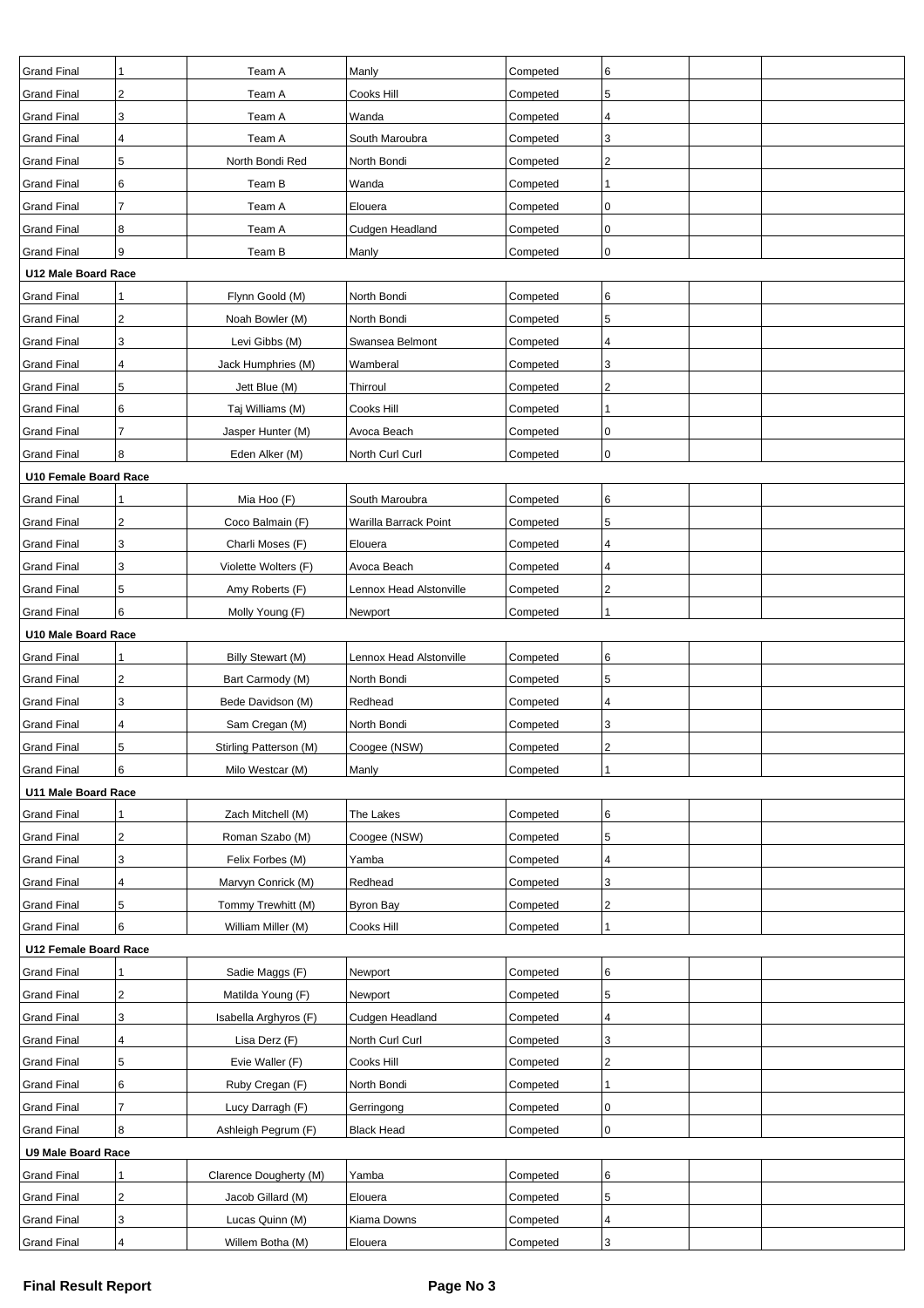| <b>Grand Final</b>           | 5                       | Kane Dyer-Nixey (M)    | Wamberal          | Competed | $\overline{c}$ |  |
|------------------------------|-------------------------|------------------------|-------------------|----------|----------------|--|
| <b>Grand Final</b>           | 6                       | Leonardo Tagliazucchi- | Manly             | Competed | 1              |  |
|                              |                         | Claridge (M)           |                   |          |                |  |
| <b>U9 Female Board Race</b>  |                         |                        |                   |          |                |  |
| <b>Grand Final</b>           |                         | Tully Kippax (F)       | <b>Black Head</b> | Competed | 6              |  |
| <b>Grand Final</b>           | $\overline{2}$          | Torah Curry (F)        | Coogee (NSW)      | Competed | 5              |  |
| <b>Grand Final</b>           | 3                       | Alexis Daly (F)        | Elouera           | Competed | 4              |  |
| <b>Grand Final</b>           | 4                       | Flori Pennie (F)       | North Steyne      | Competed | 3              |  |
| <b>Grand Final</b>           | 5                       | Niamh Perry (F)        | South Maroubra    | Competed | $\overline{c}$ |  |
| <b>Grand Final</b>           | 6                       | Ella Stevenson (F)     | Umina             | Competed | 1              |  |
| <b>U11 Female Board Race</b> |                         |                        |                   |          |                |  |
| <b>Grand Final</b>           |                         | Talia Tebb (F)         | Avoca Beach       | Competed | 6              |  |
| <b>Grand Final</b>           | $\overline{\mathbf{c}}$ | Evie Davis (F)         | North Curl Curl   | Competed | 5              |  |
| <b>Grand Final</b>           | 3                       | Jocelyne Melbourn (F)  | North Curl Curl   | Competed | 4              |  |
| <b>Grand Final</b>           | 4                       | Lillian Wenmohs (F)    | North Bondi       | Competed | 3              |  |
| <b>Grand Final</b>           | 5                       | Kathryn Jordan (F)     | Coogee (NSW)      | Competed | $\sqrt{2}$     |  |
| <b>Grand Final</b>           | 6                       | Emma Windsham (F)      | North Curl Curl   | Competed | 1              |  |
| <b>U9 Female Beach Flags</b> |                         |                        |                   |          |                |  |
| <b>Grand Final</b>           |                         | Matilda Liberato (F)   | Windang           | Competed | 6              |  |
| <b>Grand Final</b>           | 2                       | Scarlett Tracy (F)     | Cronulla          | Competed | 5              |  |
| <b>Grand Final</b>           | 3                       | Jada Christie (F)      | Elouera           | Competed | 4              |  |
| <b>Grand Final</b>           | 4                       | Ava Cappelleri (F)     | Elouera           | Competed | 3              |  |
| <b>Grand Final</b>           | 5                       | Amity Batchler (F)     | Manly             | Competed | $\overline{2}$ |  |
| <b>Grand Final</b>           | 6                       | Alice Darke (F)        | North Cronulla    | Competed | 1              |  |
| <b>Grand Final</b>           | 7                       | Lily Angus (F)         | North Curl Curl   | Competed | 0              |  |
| <b>Grand Final</b>           | 8                       | London Maynard (F)     | South Maroubra    | Competed | 0              |  |
| U9 Male Beach Flags          |                         |                        |                   |          |                |  |
| <b>Grand Final</b>           | 1                       | Maxwell Nguyen (M)     | Coogee (NSW)      | Competed | 6              |  |
| <b>Grand Final</b>           | $\overline{\mathbf{c}}$ | Cooper Daley (M)       | North Entrance    | Competed | 5              |  |
| <b>Grand Final</b>           | 3                       | Ethan Costa (M)        | Coogee (NSW)      | Competed | 4              |  |
| <b>Grand Final</b>           | 4                       | Mitchell Taylor (M)    | Corrimal          | Competed | 3              |  |
| <b>Grand Final</b>           | 5                       | Denzel Cole (M)        | Cronulla          | Competed | $\overline{c}$ |  |
| <b>Grand Final</b>           | 6                       | Tasman Vale (M)        | Newport           | Competed |                |  |
| <b>Grand Final</b>           | $\overline{7}$          | Lucas Scott (M)        | Wamberal          | Competed | 0              |  |
| <b>Grand Final</b>           | 8                       | Roland Cohen (M)       | <b>Byron Bay</b>  | Competed | $\pmb{0}$      |  |
| <b>Grand Final</b>           | 9                       | Winston Wang (M)       | South Maroubra    | Competed | $\pmb{0}$      |  |
| U11 Female Beach Flags       |                         |                        |                   |          |                |  |
| <b>Grand Final</b>           |                         | Ginger Siasat (F)      | Gerringong        | Competed | 6              |  |
| <b>Grand Final</b>           | $\overline{\mathbf{c}}$ | Michaela Jenkins (F)   | North Cronulla    | Competed | 5              |  |
| <b>Grand Final</b>           | 3                       | Yve Sullivan (F)       | Coogee (NSW)      | Competed | $\pmb{4}$      |  |
| <b>Grand Final</b>           | 4                       | Gabriella Edwards (F)  | Wanda             | Competed | 3              |  |
| <b>Grand Final</b>           | 5                       | Olive Maguire (F)      | North Cronulla    | Competed | $\sqrt{2}$     |  |
| <b>Grand Final</b>           | 6                       | Isabelle Davies (F)    | Queenscliff       | Competed | 1              |  |
| <b>Grand Final</b>           | 7                       | Paige Casey (F)        | Terrigal          | Competed | 0              |  |
| <b>Grand Final</b>           | 8                       | Emily Maxwell (F)      | South Maroubra    | Competed | $\pmb{0}$      |  |
| U12 Female Beach Flags       |                         |                        |                   |          |                |  |
| <b>Grand Final</b>           |                         | Jessica Majsak (F)     | Ocean Beach       | Competed | 6              |  |
| <b>Grand Final</b>           | $\boldsymbol{2}$        | Grace Obeid (F)        | North Bondi       | Competed | 5              |  |
| <b>Grand Final</b>           | 3                       | Sofia Ehnbom (F)       | North Curl Curl   | Competed | $\pmb{4}$      |  |
| <b>Grand Final</b>           | 4                       | Imogen Moore (F)       | Kiama             | Competed | 3              |  |
| <b>Grand Final</b>           | 5                       | Matilda LeBard (F)     | Coogee (NSW)      | Competed | $\sqrt{2}$     |  |
| <b>Grand Final</b>           | 6                       | Coco Seddon (F)        | Gerringong        | Competed | 1              |  |
| <b>Grand Final</b>           | $\overline{7}$          | Aoife Connolly (F)     | Coogee (NSW)      | Competed | $\pmb{0}$      |  |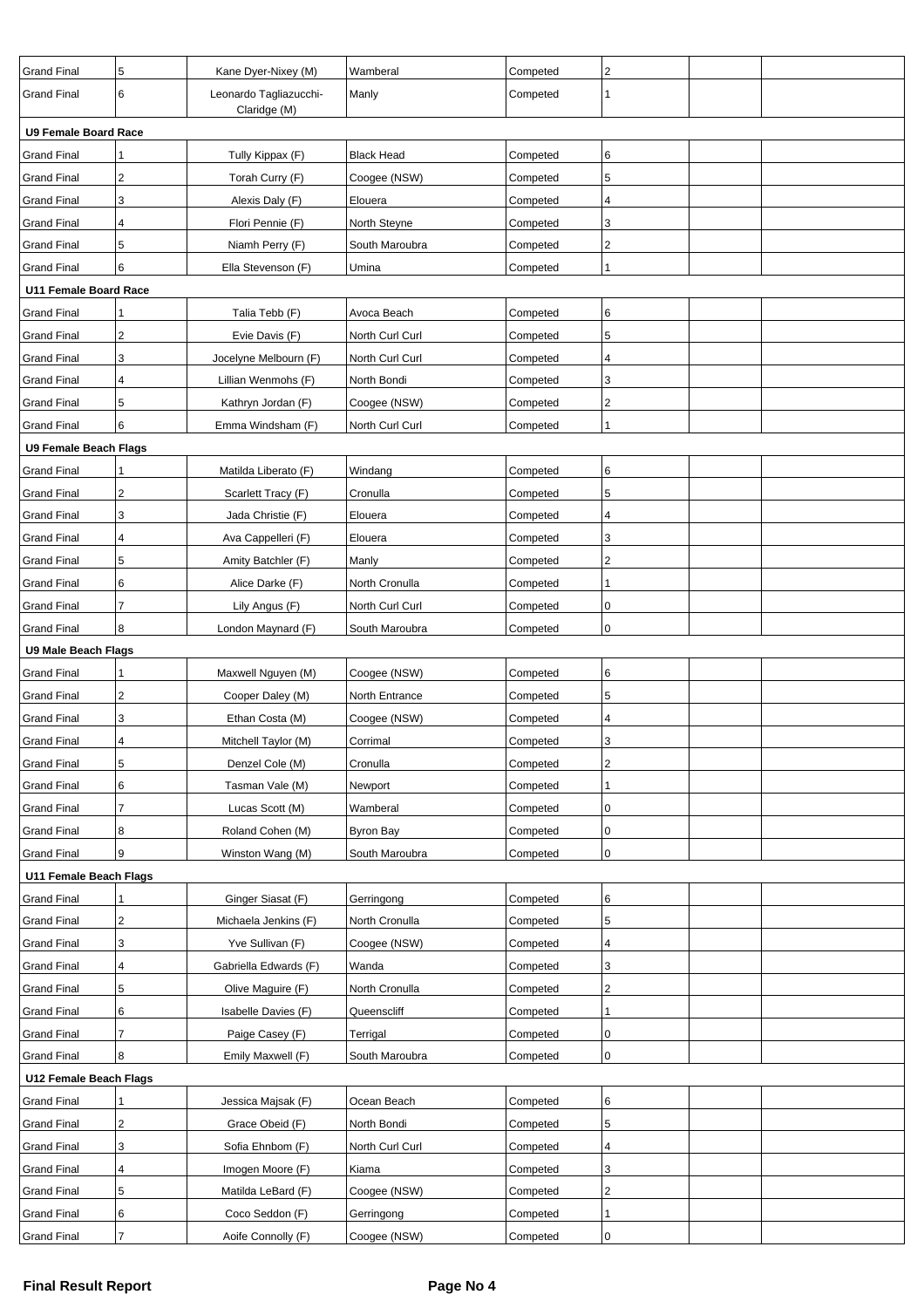| <b>Grand Final</b>      | 8              | Lily Davidson (F)           | North Entrance            | Competed | $\mathbf 0$    |  |
|-------------------------|----------------|-----------------------------|---------------------------|----------|----------------|--|
| U10 Female Beach Flags  |                |                             |                           |          |                |  |
| <b>Grand Final</b>      | 1              | Chloe Antony (F)            | North Bondi               | Competed | 6              |  |
| <b>Grand Final</b>      | $\overline{2}$ | Halle Bostick (F)           | Helensburgh Stanwell Park | Competed | 5              |  |
| <b>Grand Final</b>      | 3              | Sophie Yeates (F)           | Freshwater                | Competed | 4              |  |
| <b>Grand Final</b>      | 4              | Lilly Na'a (F)              | North Bondi               | Competed | 3              |  |
| <b>Grand Final</b>      | 5              | Romy Scott (F)              | Manly                     | Competed | $\overline{c}$ |  |
| <b>Grand Final</b>      | 6              | Erin Fitchett (F)           | North Curl Curl           | Competed | 1              |  |
| <b>Grand Final</b>      | $\overline{7}$ | Amber Worden (F)            | North Bondi               | Competed | 0              |  |
| <b>Grand Final</b>      | 8              | Abbey Aitken (F)            | Cabarita Beach            | Competed | 0              |  |
| U10 Male Beach Flags    |                |                             |                           |          |                |  |
| <b>Grand Final</b>      | 1              | Ethan Warner (M)            | Avalon Beach              | Competed | 6              |  |
| <b>Grand Final</b>      | $\overline{2}$ | Aimatai Vakaciwa (M)        | Clovelly                  | Competed | 5              |  |
| <b>Grand Final</b>      | 3              | Mitchell Henville (M)       | South Maroubra            | Competed | 4              |  |
| <b>Grand Final</b>      | 4              | Max Israel (M)              | South Maroubra            | Competed | 3              |  |
| <b>Grand Final</b>      | 5              | Jadyn Koziwoda (M)          | Bulli                     | Competed | $\overline{2}$ |  |
| <b>Grand Final</b>      | 6              | Jack Baker Sedgman (M)      | Coogee (NSW)              | Competed | 1              |  |
| <b>Grand Final</b>      | $\overline{7}$ | Jordan Coff (M)             | Terrigal                  | Competed | $\mathbf 0$    |  |
| U11 Male Beach Flags    |                |                             |                           |          |                |  |
| <b>Grand Final</b>      |                | Dewa Putu Krishna Inder (M) | Bondi                     | Competed | 6              |  |
| <b>Grand Final</b>      | $\overline{c}$ | Ezekiel Hay (M)             | Fingal Beach              | Competed | 5              |  |
| <b>Grand Final</b>      | 3              | Braxton Ewen-Chappell (M)   | North Wollongong          | Competed | $\overline{4}$ |  |
| <b>Grand Final</b>      | 4              | Morgan Sharma (M)           | <b>Bronte</b>             | Competed | 3              |  |
| <b>Grand Final</b>      | 5              | Nicholas Giannikouris (M)   | Coogee (NSW)              | Competed | $\overline{2}$ |  |
| <b>Grand Final</b>      | 6              | Lewis Arnold (M)            | Elouera                   | Competed |                |  |
| <b>Grand Final</b>      | $\overline{7}$ | Hunter Leondis (M)          | South Maroubra            | Competed | 0              |  |
| <b>Grand Final</b>      | 8              |                             | <b>Bronte</b>             |          | 0              |  |
|                         |                | Finley Mulligan (M)         |                           | Competed |                |  |
| U12 Male Beach Flags    |                |                             |                           |          |                |  |
| <b>Grand Final</b>      | 1              | Noah Pearce (M)             | Warriewood                | Competed | 6              |  |
| <b>Grand Final</b>      | $\overline{2}$ | Ryan McNamara (M)           | South Maroubra            | Competed | 5              |  |
| <b>Grand Final</b>      | 3              | Kurt Sanbrook (M)           | North Curl Curl           | Competed | $\overline{4}$ |  |
| <b>Grand Final</b>      | 4              | Rory Muldowney (M)          | South Maroubra            | Competed | 3              |  |
| <b>Grand Final</b>      | 5              | Jalen Beatty (M)            | Cudgen Headland           | Competed | $\overline{c}$ |  |
| <b>Grand Final</b>      | 6              | William Ward (M)            | Cooks Hill                | Competed |                |  |
| <b>Grand Final</b>      | $\overline{7}$ | Alex Barkhatov (M)          | Manly                     | Competed | 0              |  |
| <b>Grand Final</b>      | 8              | Blake Woolford (M)          | Long Reef                 | Competed | 0              |  |
| <b>Grand Final</b>      | 9              | Andrew Greenrod (M)         | North Cronulla            | Competed | $\mathbf 0$    |  |
| U10 Female Beach Sprint |                |                             |                           |          |                |  |
| <b>Grand Final</b>      | 1              | Marnie Laurence (F)         | Coogee (NSW)              | Competed | 6              |  |
| <b>Grand Final</b>      | $\overline{c}$ | Chloe Antony (F)            | North Bondi               | Competed | 5              |  |
| <b>Grand Final</b>      | 3              | Capri Vincent (F)           | South Maroubra            | Competed | 4              |  |
| <b>Grand Final</b>      | 4              | Makayla Kondilios (F)       | South Maroubra            | Competed | 3              |  |
| <b>Grand Final</b>      | 5              | Halle Bostick (F)           | Helensburgh Stanwell Park | Competed | $\overline{2}$ |  |
| <b>Grand Final</b>      | 6              | Andie Prichard (F)          | Cudgen Headland           | Competed |                |  |
| <b>Grand Final</b>      | $\overline{7}$ | Amber Worden (F)            | North Bondi               | Competed | 0              |  |
| <b>Grand Final</b>      | 8              | Lilly Na'a (F)              | North Bondi               | Competed | 0              |  |
| U12 Male Beach Sprint   |                |                             |                           |          |                |  |
| <b>Grand Final</b>      | 1              | Ryan McNamara (M)           | South Maroubra            | Competed | 6              |  |
| <b>Grand Final</b>      | $\overline{c}$ | Rory Muldowney (M)          | South Maroubra            | Competed | 5              |  |
| <b>Grand Final</b>      | 3              | Harvey Glanville (M)        | Freshwater                | Competed | $\overline{4}$ |  |
| <b>Grand Final</b>      | 4              | Jalen Beatty (M)            | Cudgen Headland           | Competed | 3              |  |
| <b>Grand Final</b>      | $\sqrt{5}$     | Evan Rowbotham (M)          | <b>Bronte</b>             | Competed | $\overline{2}$ |  |
| <b>Grand Final</b>      | 6              | Freddie Fisher (M)          | Freshwater                | Competed |                |  |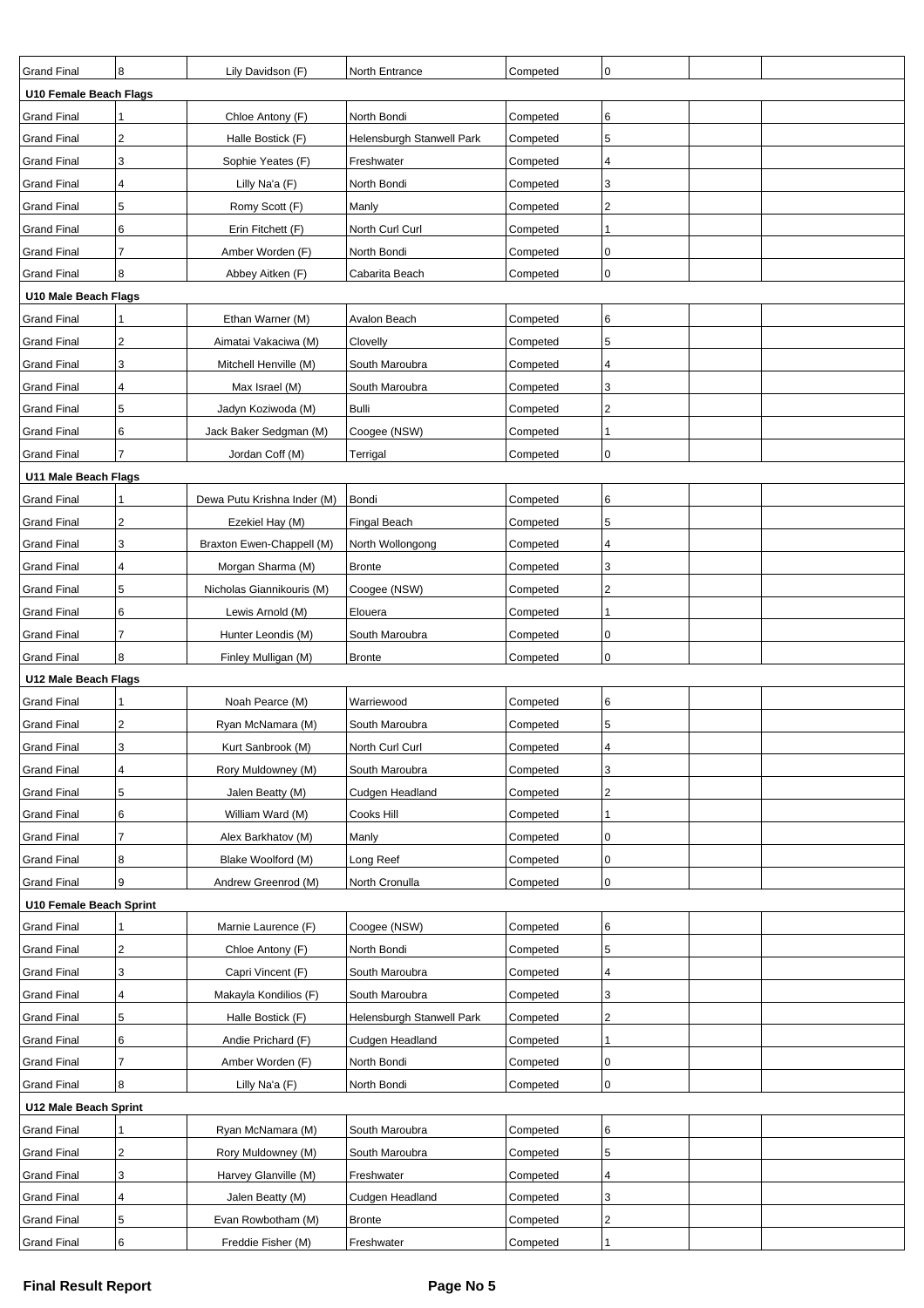| <b>Grand Final</b>            | $\overline{7}$          | Isaac Malcolm (M)           | Corrimal               | Competed | $\mathbf 0$             |  |  |  |
|-------------------------------|-------------------------|-----------------------------|------------------------|----------|-------------------------|--|--|--|
| U10 Male Beach Sprint         |                         |                             |                        |          |                         |  |  |  |
| <b>Grand Final</b>            |                         | Patrick Gisz (M)            | North Bondi            | Competed | 6                       |  |  |  |
| <b>Grand Final</b>            | $\overline{c}$          | Jack Brown (M)              | Cudgen Headland        | Competed | 5                       |  |  |  |
| <b>Grand Final</b>            | 3                       | Ethan Warner (M)            | Avalon Beach           | Competed | 4                       |  |  |  |
| <b>Grand Final</b>            | 4                       | Max Israel (M)              | South Maroubra         | Competed | 3                       |  |  |  |
| <b>Grand Final</b>            | 5                       | Riley Herring (M)           | Terrigal               | Competed | $\overline{\mathbf{c}}$ |  |  |  |
| <b>Grand Final</b>            | 6                       | Edison Whalan (M)           | <b>Bronte</b>          | Competed |                         |  |  |  |
| <b>Grand Final</b>            | $\overline{7}$          | Lawson McKenzie (M)         | <b>Wollongong City</b> | Competed | 0                       |  |  |  |
| <b>Grand Final</b>            | 8                       | Sean Dickson (M)            | South Maroubra         | Competed | 0                       |  |  |  |
| U11 Male Beach Sprint         |                         |                             |                        |          |                         |  |  |  |
| <b>Grand Final</b>            |                         | Felix Stephens (M)          | North Steyne           | Competed | 6                       |  |  |  |
| <b>Grand Final</b>            | $\overline{2}$          | Dewa Putu Krishna Inder (M) | Bondi                  | Competed | 5                       |  |  |  |
| <b>Grand Final</b>            | 3                       | Christian Smith (M)         | South Maroubra         | Competed | 4                       |  |  |  |
| <b>Grand Final</b>            | 4                       | Jayden Newrick (M)          | South Maroubra         | Competed | 3                       |  |  |  |
| <b>Grand Final</b>            | $\sqrt{5}$              | Jensen Lee (M)              | North Bondi            | Competed | 2                       |  |  |  |
| <b>Grand Final</b>            | 6                       | Talin Opai (M)              | Coogee (NSW)           | Competed |                         |  |  |  |
| <b>Grand Final</b>            | $\overline{7}$          | Joshua Raymond (M)          | Clovelly               | Competed | 0                       |  |  |  |
| <b>Grand Final</b>            | 8                       | Nicholas Giannikouris (M)   | Coogee (NSW)           | Competed | 0                       |  |  |  |
| <b>U9 Female Beach Sprint</b> |                         |                             |                        |          |                         |  |  |  |
| <b>Grand Final</b>            | 1                       | Jada Christie (F)           | Elouera                | Competed | 6                       |  |  |  |
| <b>Grand Final</b>            | $\overline{2}$          | Faith Booth (F)             | Wamberal               | Competed | 5                       |  |  |  |
| <b>Grand Final</b>            | 3                       | Matilda Liberato (F)        | Windang                | Competed | 4                       |  |  |  |
| <b>Grand Final</b>            | 4                       | Scarlett Tracy (F)          | Cronulla               | Competed | 3                       |  |  |  |
| <b>Grand Final</b>            | 5                       | Amity Batchler (F)          | Manly                  | Competed | 2                       |  |  |  |
| <b>Grand Final</b>            | 6                       | Zali Smart (F)              | <b>Broulee Surfers</b> | Competed |                         |  |  |  |
| <b>Grand Final</b>            | $\overline{7}$          | Ava Cappelleri (F)          | Elouera                | Competed | 0                       |  |  |  |
| <b>Grand Final</b>            | 8                       | Elisabeth Mayer (F)         | Avalon Beach           | Competed | 0                       |  |  |  |
| <b>U9 Male Beach Sprint</b>   |                         |                             |                        |          |                         |  |  |  |
| <b>Grand Final</b>            |                         | Ethan Costa (M)             | Coogee (NSW)           | Competed | 6                       |  |  |  |
| <b>Grand Final</b>            | $\overline{2}$          | Jules Huisman (M)           | Manly                  | Competed | 5                       |  |  |  |
| <b>Grand Final</b>            | 3                       | Roland Cohen (M)            | <b>Byron Bay</b>       | Competed | 4                       |  |  |  |
| <b>Grand Final</b>            | 4                       | Denzel Cole (M)             | Cronulla               | Competed | 3                       |  |  |  |
| <b>Grand Final</b>            | 5                       | Tex Ayre (M)                | Redhead                | Competed | 2                       |  |  |  |
| <b>Grand Final</b>            | 6                       | Bronx Dillinger (M)         | Redhead                | Competed |                         |  |  |  |
| <b>Grand Final</b>            | $\overline{7}$          | Santiago Dalton (M)         | North Bondi            | Competed | 0                       |  |  |  |
| <b>Grand Final</b>            | 8                       | Leo Kitchen (M)             | North Bondi            | Competed | $\mathbf 0$             |  |  |  |
| U12 Female Beach Sprint       |                         |                             |                        |          |                         |  |  |  |
| <b>Grand Final</b>            | 1                       | Marli Mayne (F)             | South Maroubra         | Competed | 6                       |  |  |  |
| <b>Grand Final</b>            | $\overline{c}$          | Imogen Moore (F)            | Kiama                  | Competed | 5                       |  |  |  |
| <b>Grand Final</b>            | 3                       | Elizabeth Somerville (F)    | North Bondi            | Competed | 4                       |  |  |  |
| <b>Grand Final</b>            | $\overline{\mathbf{4}}$ | Taylor Morgan (F)           | Coogee (NSW)           | Competed | 3                       |  |  |  |
| <b>Grand Final</b>            | 5                       | Grace Obeid (F)             | North Bondi            | Competed | $\overline{c}$          |  |  |  |
| <b>Grand Final</b>            | 6                       | Kara Tobey (F)              | North Avoca            | Competed |                         |  |  |  |
| <b>Grand Final</b>            | $\overline{7}$          | Sofia Ehnbom (F)            | North Curl Curl        | Competed | 0                       |  |  |  |
| <b>Grand Final</b>            | 8                       | Lily Davidson (F)           | North Entrance         | Competed | $\mathbf 0$             |  |  |  |
|                               | U11 Female Beach Sprint |                             |                        |          |                         |  |  |  |
| <b>Grand Final</b>            | 1                       | Ginger Siasat (F)           | Gerringong             | Competed | 6                       |  |  |  |
| <b>Grand Final</b>            | $\overline{2}$          | Paige Casey (F)             | Terrigal               | Competed | 5                       |  |  |  |
| <b>Grand Final</b>            | 3                       | Willow Toll (F)             | Avalon Beach           | Competed | 4                       |  |  |  |
| <b>Grand Final</b>            | 4                       | Michaela Jenkins (F)        | North Cronulla         | Competed | 3                       |  |  |  |
| <b>Grand Final</b>            | 5                       | Sophia Gough (F)            | Avalon Beach           | Competed | 2                       |  |  |  |
| <b>Grand Final</b>            | 6                       | Tayah Anderson (F)          | <b>Wollongong City</b> | Competed |                         |  |  |  |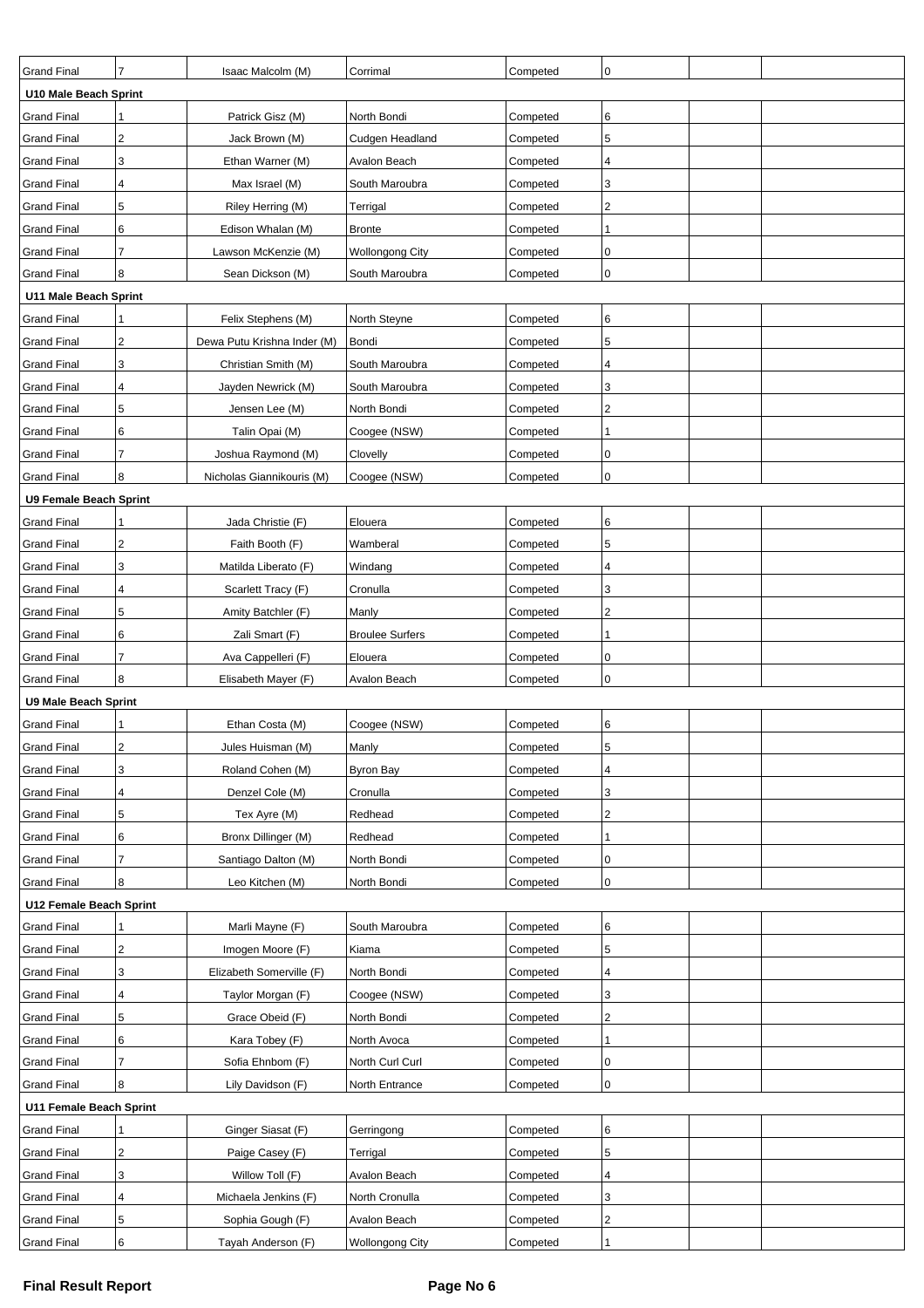| <b>Grand Final</b>     | 7                       | Caity Smith (F)                 | Cronulla        | Competed | $\mathbf 0$    |  |
|------------------------|-------------------------|---------------------------------|-----------------|----------|----------------|--|
| <b>Grand Final</b>     | 8                       | Katahra Boyle-Raniga (F)        | South Maroubra  | Competed | 0              |  |
| <b>March Past</b>      |                         |                                 |                 |          |                |  |
| U10 & U11 2 Person R&R |                         |                                 |                 |          |                |  |
| <b>Grand Final</b>     |                         | Team A                          | Coogee (NSW)    | Competed | 6              |  |
| <b>Grand Final</b>     | 2                       | <b>NCSLSC Stingrays</b>         | North Cronulla  | Competed | 5              |  |
| <b>Grand Final</b>     | 3                       | Team A                          | South Maroubra  | Competed | 4              |  |
| <b>Grand Final</b>     | 4                       | <b>NCSLSC Sea Horses</b>        | North Cronulla  | Competed | 3              |  |
| <b>Grand Final</b>     | 5                       | Team C                          | South Maroubra  | Competed | $\overline{c}$ |  |
| <b>Grand Final</b>     | 6                       | Team D                          | South Maroubra  | Competed |                |  |
| U12 & U13 2 Person R&R |                         |                                 |                 |          |                |  |
| <b>Grand Final</b>     |                         | Team blue                       | Queenscliff     | Competed | 6              |  |
| <b>Grand Final</b>     | 2                       | <b>NCSLSC AxolotIs</b>          | North Cronulla  | Competed | 5              |  |
| <b>Grand Final</b>     | 3                       | <b>NCSLSC Sea Urchins</b>       | North Cronulla  | Competed | 4              |  |
| <b>Grand Final</b>     | 4                       | Team A                          | Coogee (NSW)    | Competed | 3              |  |
| <b>Grand Final</b>     | 5                       | <b>NCSLSC Golden Pineapples</b> | North Cronulla  | Competed | $\overline{c}$ |  |
| <b>Grand Final</b>     | 6                       | Team B                          | Coogee (NSW)    | Competed |                |  |
| U10 Female Beach Relay |                         |                                 |                 |          |                |  |
| <b>Grand Final</b>     |                         | North Bondi Red                 | North Bondi     | Competed | 6              |  |
| <b>Grand Final</b>     | $\overline{\mathbf{c}}$ | Team A                          | Coogee (NSW)    | Competed | 5              |  |
| <b>Grand Final</b>     | 3                       | 10 F Beach Relay A              | Freshwater      | Competed | 4              |  |
| <b>Grand Final</b>     | 4                       | Team A                          | South Maroubra  | Competed | 3              |  |
| <b>Grand Final</b>     | 5                       | Team A                          | Redhead         | Competed | $\overline{2}$ |  |
| <b>Grand Final</b>     | 6                       | Team A                          | Wanda           | Competed |                |  |
| <b>Grand Final</b>     | 7                       | Purple                          | North Entrance  | Competed | $\mathbf 0$    |  |
| U12 Male Beach Relay   |                         |                                 |                 |          |                |  |
| <b>Grand Final</b>     |                         | Team A                          | South Maroubra  | Competed | 6              |  |
| <b>Grand Final</b>     | 2                       | A                               | Freshwater      | Competed | 5              |  |
| <b>Grand Final</b>     | 3                       | Team A                          | Avoca Beach     | Competed | 4              |  |
| <b>Grand Final</b>     | 4                       | <b>Black</b>                    | Corrimal        | Competed | 3              |  |
| <b>Grand Final</b>     | 5                       | Team A                          | Wanda           | Competed | $\mathcal{P}$  |  |
| <b>Grand Final</b>     | 6                       | North Curl Curl A               | North Curl Curl | Competed | 1              |  |
| U10 Male Beach Relay   |                         |                                 |                 |          |                |  |
| <b>Grand Final</b>     |                         | Team A                          | Coogee (NSW)    | Competed | 6              |  |
| <b>Grand Final</b>     | $\sqrt{2}$              | Team A                          | South Maroubra  | Competed | 5              |  |
| <b>Grand Final</b>     | 3                       | Team A                          | Terrigal        | Competed | 4              |  |
| <b>Grand Final</b>     | 4                       | North Bondi Red                 | North Bondi     | Competed | 3              |  |
| <b>Grand Final</b>     | $\sqrt{5}$              | Team B                          | South Maroubra  | Competed | $\overline{2}$ |  |
| <b>Grand Final</b>     | 6                       | Team A                          | Elouera         | Competed |                |  |
| <b>Grand Final</b>     | 7                       | Team A                          | Bronte          | Competed | 0              |  |
| <b>Grand Final</b>     | 8                       | Team A                          | Wanda           | Competed | $\mathbf 0$    |  |
| U11 Male Beach Relay   |                         |                                 |                 |          |                |  |
| <b>Grand Final</b>     | 1                       | North Bondi Red                 | North Bondi     | Competed | 6              |  |
| <b>Grand Final</b>     | $\sqrt{2}$              | Team A                          | Coogee (NSW)    | Competed | 5              |  |
| <b>Grand Final</b>     | 3                       | Team A                          | North Steyne    | Competed | 4              |  |
| <b>Grand Final</b>     | 4                       | Team A                          | Wanda           | Competed | 3              |  |
| <b>Grand Final</b>     | 5                       | Team A                          | Elouera         | Competed | $\sqrt{2}$     |  |
| <b>Grand Final</b>     | 6                       | North Bondi White               | North Bondi     | Competed |                |  |
| <b>Grand Final</b>     | 7                       | Team A                          | Terrigal        | Competed | 0              |  |
| <b>Grand Final</b>     | 8                       | Team A                          | Queenscliff     | Competed | 0              |  |
| U9 Male Beach Relay    |                         |                                 |                 |          |                |  |
| <b>Grand Final</b>     | 1                       | North Bondi Red                 | North Bondi     | Competed | 6              |  |
| <b>Grand Final</b>     | $\overline{2}$          | Team A                          | Wanda           | Competed | 5              |  |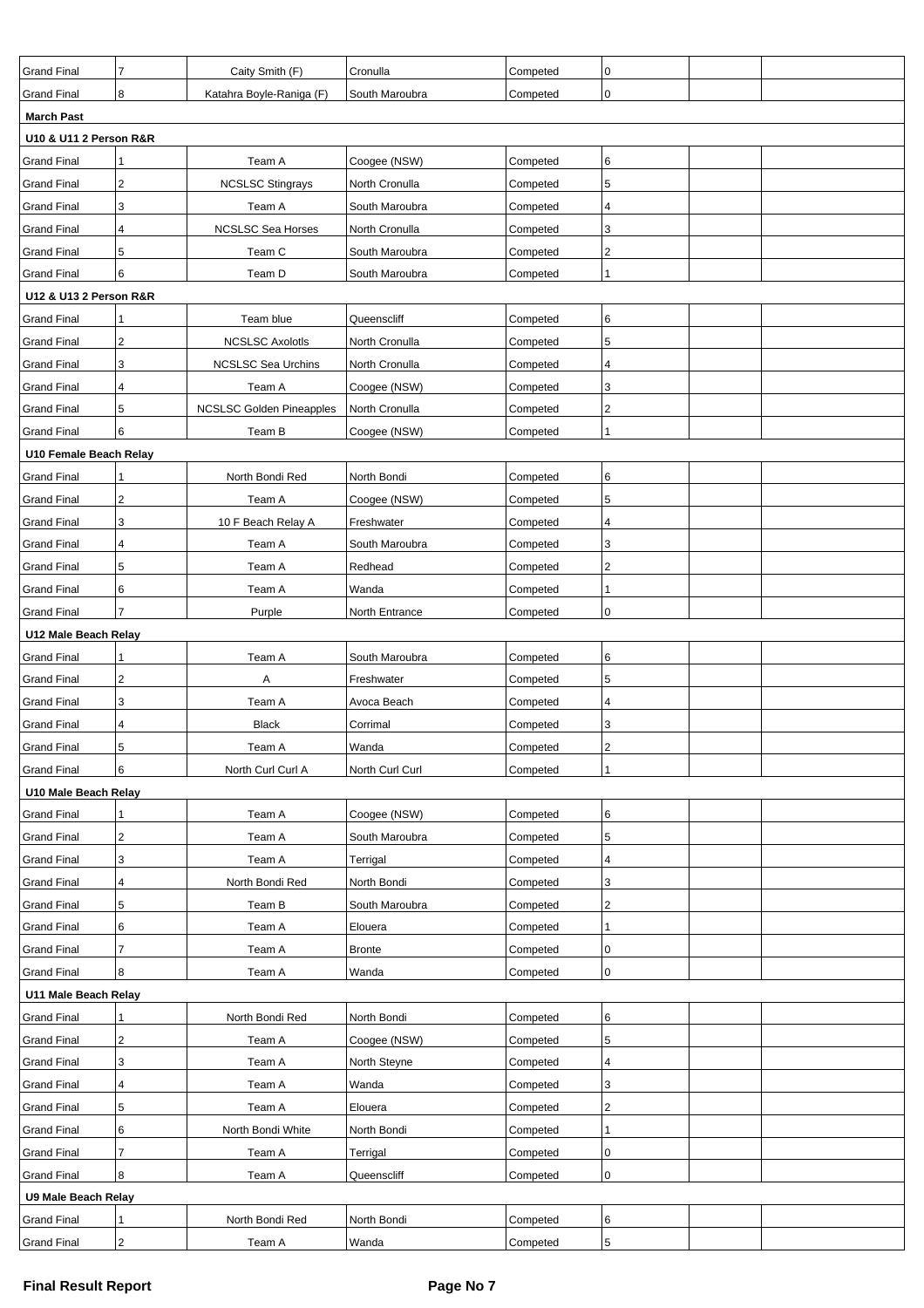| <b>Grand Final</b>          | 3                       | Team A            | Coogee (NSW)     | Competed | 4              |  |  |  |  |  |
|-----------------------------|-------------------------|-------------------|------------------|----------|----------------|--|--|--|--|--|
| <b>Grand Final</b>          | 4                       | Team A            | Cronulla         | Competed | 3              |  |  |  |  |  |
| <b>Grand Final</b>          | 5                       | Team A            | <b>Bronte</b>    | Competed | $\mathbf{2}$   |  |  |  |  |  |
| <b>Grand Final</b>          | 6                       | Team B            | South Maroubra   | Competed |                |  |  |  |  |  |
| <b>Grand Final</b>          | $\overline{7}$          | Team A            | North Avoca      | Competed | 0              |  |  |  |  |  |
| <b>Grand Final</b>          | 8                       | Team B            | Manly            | Competed | $\mathbf 0$    |  |  |  |  |  |
| U11 Mixed Beach Relay       |                         |                   |                  |          |                |  |  |  |  |  |
| <b>Grand Final</b>          |                         | Team A            | South Maroubra   | Competed | 6              |  |  |  |  |  |
| <b>Grand Final</b>          | $\overline{c}$          | North Bondi Red   | North Bondi      | Competed | 5              |  |  |  |  |  |
| <b>Grand Final</b>          | 3                       | Team A            | North Cronulla   | Competed | 4              |  |  |  |  |  |
| <b>Grand Final</b>          | 4                       | Team A            | Cronulla         | Competed | 3              |  |  |  |  |  |
| <b>Grand Final</b>          | 5                       | Team B            | Coogee (NSW)     | Competed | $\sqrt{2}$     |  |  |  |  |  |
| <b>Grand Final</b>          | 6                       | Team B            | South Maroubra   | Competed | 1              |  |  |  |  |  |
| <b>Grand Final</b>          | 7                       | Team A            | Terrigal         | Competed | $\mathbf 0$    |  |  |  |  |  |
| <b>Grand Final</b>          | 8                       | Team A            | Coogee (NSW)     | Competed | 0              |  |  |  |  |  |
| <b>U9 Mixed Beach Relay</b> |                         |                   |                  |          |                |  |  |  |  |  |
| <b>Grand Final</b>          | 1                       | North Bondi Red   | North Bondi      | Competed | 6              |  |  |  |  |  |
| <b>Grand Final</b>          | $\overline{c}$          | Team B            | Wanda            | Competed | 5              |  |  |  |  |  |
| <b>Grand Final</b>          | 3                       | A team            | <b>Byron Bay</b> | Competed | 4              |  |  |  |  |  |
| <b>Grand Final</b>          | 4                       | Team A            | Coogee (NSW)     | Competed | 3              |  |  |  |  |  |
| <b>Grand Final</b>          | 5                       | Team A            | Elouera          | Competed | $\overline{2}$ |  |  |  |  |  |
| <b>Grand Final</b>          | 6                       | Team A            | Wamberal         | Competed | 1              |  |  |  |  |  |
| <b>Grand Final</b>          | $\overline{7}$          | Team A            | Wanda            | Competed | $\pmb{0}$      |  |  |  |  |  |
|                             | U9 Female Beach Relay   |                   |                  |          |                |  |  |  |  |  |
| <b>Grand Final</b>          |                         | Team A            | Elouera          | Competed | 6              |  |  |  |  |  |
| <b>Grand Final</b>          | $\mathbf 2$             | Team A            | Manly            | Competed | 5              |  |  |  |  |  |
| <b>Grand Final</b>          | 3                       | Team A            | Wanda            | Competed | 4              |  |  |  |  |  |
| <b>Grand Final</b>          | 4                       | Team B            | South Maroubra   | Competed | 3              |  |  |  |  |  |
| <b>Grand Final</b>          | 5                       | North Bondi Red   | North Bondi      | Competed | $\sqrt{2}$     |  |  |  |  |  |
| <b>Grand Final</b>          | 6                       | Team A            | Avoca Beach      | Competed | 1              |  |  |  |  |  |
| U12 Mixed Beach Relay       |                         |                   |                  |          |                |  |  |  |  |  |
| <b>Grand Final</b>          | 1                       | Team A            | South Maroubra   | Competed | 6              |  |  |  |  |  |
| <b>Grand Final</b>          | $\overline{\mathbf{c}}$ | Team A            | Elouera          | Competed | 5              |  |  |  |  |  |
| <b>Grand Final</b>          | 3                       | Α                 | Freshwater       | Competed | 4              |  |  |  |  |  |
| <b>Grand Final</b>          | 4                       | North Curl Curl A | North Curl Curl  | Competed | 3              |  |  |  |  |  |
| <b>Grand Final</b>          | 5                       | North Bondi Red   | North Bondi      | Competed | $\overline{c}$ |  |  |  |  |  |
| <b>Grand Final</b>          | 6                       | Team A            | Wanda            | Competed | -1             |  |  |  |  |  |
| <b>Grand Final</b>          | $\overline{7}$          | Team A            | <b>Bronte</b>    | Competed | $\mathbf 0$    |  |  |  |  |  |
| <b>Grand Final</b>          | 8                       |                   | Manly            | Competed | $\pmb{0}$      |  |  |  |  |  |
| U12 Female Beach Relay      |                         | Team A            |                  |          |                |  |  |  |  |  |
| <b>Grand Final</b>          | 1                       | Team A            | Coogee (NSW)     | Competed | 6              |  |  |  |  |  |
| <b>Grand Final</b>          | $\overline{\mathbf{c}}$ | North Bondi Red   | North Bondi      | Competed | 5              |  |  |  |  |  |
|                             | 3                       |                   |                  |          | 4              |  |  |  |  |  |
| <b>Grand Final</b>          |                         | Team A            | South Maroubra   | Competed |                |  |  |  |  |  |
| <b>Grand Final</b>          | 4                       | Team A            | Manly            | Competed | 3              |  |  |  |  |  |
| <b>Grand Final</b>          | 5                       | North Curl Curl A | North Curl Curl  | Competed | $\overline{c}$ |  |  |  |  |  |
| <b>Grand Final</b>          | 6                       | Team B            | Wanda            | Competed | 1              |  |  |  |  |  |
| <b>Grand Final</b>          | $\overline{7}$          | Team A            | Elouera          | Competed | 0              |  |  |  |  |  |
| <b>Grand Final</b>          | 8                       | Team A            | Wanda            | Competed | $\pmb{0}$      |  |  |  |  |  |
| U10 Mixed Beach Relay       |                         |                   |                  |          |                |  |  |  |  |  |
| <b>Grand Final</b>          |                         | North Bondi Red   | North Bondi      | Competed | 6              |  |  |  |  |  |
| <b>Grand Final</b>          | 2                       | Team A            | South Maroubra   | Competed | 5              |  |  |  |  |  |
| <b>Grand Final</b>          | 3                       | Team A            | Coogee (NSW)     | Competed | 4              |  |  |  |  |  |
| <b>Grand Final</b>          | $\pmb{4}$               | Team B            | Coogee (NSW)     | Competed | $\mathsf 3$    |  |  |  |  |  |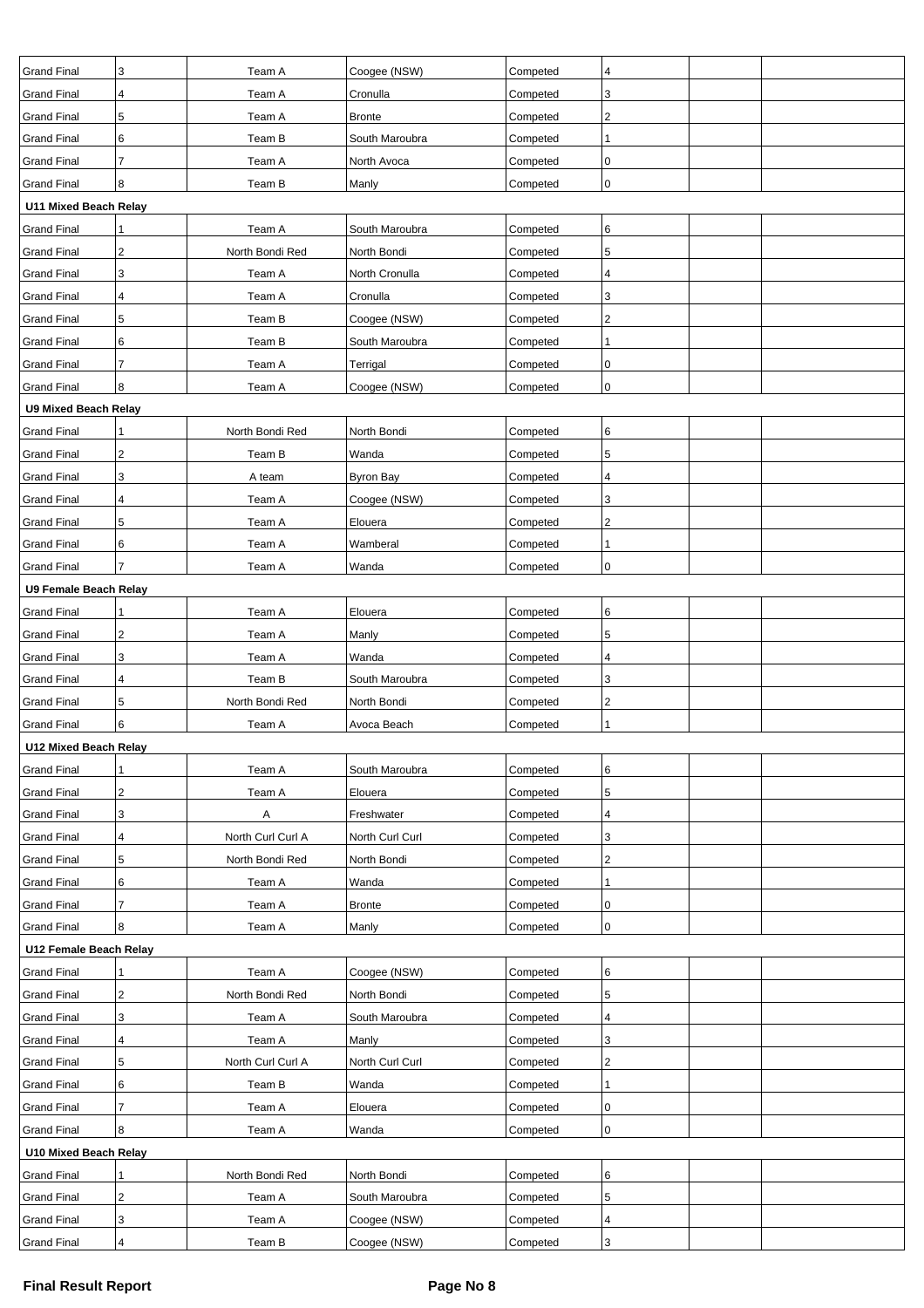| <b>Grand Final</b>             | 5                        | Team A            | Terrigal        | Competed | $\overline{2}$ |  |  |  |  |
|--------------------------------|--------------------------|-------------------|-----------------|----------|----------------|--|--|--|--|
| <b>Grand Final</b>             | 6                        | Α                 | Cudgen Headland | Competed |                |  |  |  |  |
| <b>Grand Final</b>             | $\overline{7}$           | Team A            | Elouera         | Competed | 0              |  |  |  |  |
| <b>Grand Final</b>             | 8                        | Team A            | Wanda           | Competed | $\mathbf 0$    |  |  |  |  |
| U11 Female Beach Relay         |                          |                   |                 |          |                |  |  |  |  |
| <b>Grand Final</b>             |                          | North Bondi Red   | North Bondi     | Competed | 6              |  |  |  |  |
| <b>Grand Final</b>             | 2                        | Team A            | South Maroubra  | Competed | 5              |  |  |  |  |
| <b>Grand Final</b>             | 3                        | Team A            | Coogee (NSW)    | Competed | 4              |  |  |  |  |
| <b>Grand Final</b>             | 4                        | Team B            | Avalon Beach    | Competed | 3              |  |  |  |  |
| <b>Grand Final</b>             | 5                        | Team A            | North Cronulla  | Competed | $\overline{2}$ |  |  |  |  |
| <b>Grand Final</b>             | 6                        | Team A            | Avoca Beach     | Competed |                |  |  |  |  |
| <b>Grand Final</b>             | $\overline{7}$           | Team A            | Wanda           | Competed | 0              |  |  |  |  |
| <b>Grand Final</b>             | 8                        | Team A            | Terrigal        | Competed | $\overline{0}$ |  |  |  |  |
| <b>U12 Mixed Cameron</b>       |                          |                   |                 |          |                |  |  |  |  |
| <b>Grand Final</b>             | 1                        | Team A            | Cooks Hill      | Competed | 6              |  |  |  |  |
| <b>Grand Final</b>             | 2                        | Team A            | Newport         | Competed | 5              |  |  |  |  |
| <b>Grand Final</b>             | 3                        | North Bondi White | North Bondi     | Competed | $\overline{4}$ |  |  |  |  |
| <b>Grand Final</b>             | 4                        | North Curl Curl A | North Curl Curl | Competed | 3              |  |  |  |  |
| <b>Grand Final</b>             | 5                        | Team B            | Cooks Hill      | Competed | $\overline{2}$ |  |  |  |  |
| <b>Grand Final</b>             | 6                        | Team A            | Wanda           | Competed |                |  |  |  |  |
| <b>Grand Final</b>             | $\overline{7}$           | North Curl Curl B | North Curl Curl | Competed | 0              |  |  |  |  |
| <b>Grand Final</b>             | 8                        | Team A            | Umina           | Competed | 0              |  |  |  |  |
|                                | <b>U11 Mixed Cameron</b> |                   |                 |          |                |  |  |  |  |
| <b>Grand Final</b>             | 1                        | North Curl Curl A | North Curl Curl | Competed | 6              |  |  |  |  |
| <b>Grand Final</b>             | $\overline{c}$           | Team A            | South Maroubra  | Competed | 5              |  |  |  |  |
| <b>Grand Final</b>             | 3                        | Team A            | Cudgen Headland | Competed | 4              |  |  |  |  |
| <b>Grand Final</b>             | $\pmb{4}$                | U11 A             | Mona Vale       | Competed | 3              |  |  |  |  |
| <b>Grand Final</b>             | 5                        | Team B            | Coogee (NSW)    | Competed | $\overline{c}$ |  |  |  |  |
| <b>Grand Final</b>             | 6                        | Team A            | Wanda           | Competed |                |  |  |  |  |
| <b>U12 Female Board Rescue</b> |                          |                   |                 |          |                |  |  |  |  |
| <b>U11 Male Board Rescue</b>   |                          |                   |                 |          |                |  |  |  |  |
| U11 Female Board Rescue        |                          |                   |                 |          |                |  |  |  |  |
| U12 Male Board Rescue          |                          |                   |                 |          |                |  |  |  |  |
| U11 Female Board Relay         |                          |                   |                 |          |                |  |  |  |  |
| <b>Grand Final</b>             | 1                        | North Curl Curl A | North Curl Curl | Competed | 6              |  |  |  |  |
| <b>Grand Final</b>             | $\overline{c}$           | North Bondi Red   | North Bondi     | Competed | 5              |  |  |  |  |
| <b>Grand Final</b>             | 3                        | Team A            | Coogee (NSW)    | Competed | 4              |  |  |  |  |
| <b>Grand Final</b>             | 4                        | Team A            | Avoca Beach     | Competed | 3              |  |  |  |  |
| <b>Grand Final</b>             | 5                        | Team A            | Umina           | Competed | $\overline{c}$ |  |  |  |  |
| <b>Grand Final</b>             | 6                        | Team A            | Yamba           | Competed | 1              |  |  |  |  |
| U11 Male Board Relay           |                          |                   |                 |          |                |  |  |  |  |
| <b>Grand Final</b>             | 1                        | Team A            | Wamberal        | Competed | 6              |  |  |  |  |
| <b>Grand Final</b>             | $\overline{\mathbf{c}}$  | Team A            | North Steyne    | Competed | 5              |  |  |  |  |
| <b>Grand Final</b>             | 3                        | Team A            | Coogee (NSW)    | Competed | 4              |  |  |  |  |
| <b>Grand Final</b>             | 4                        | Team A            | The Lakes       | Competed | 3              |  |  |  |  |
| <b>Grand Final</b>             | 5                        | North Curl Curl A | North Curl Curl | Competed | $\overline{c}$ |  |  |  |  |
| <b>Grand Final</b>             | 6                        | Team A            | Yamba           | Competed |                |  |  |  |  |
| U10 Female Board Relay         |                          |                   |                 |          |                |  |  |  |  |
| U10 Male Board Relay           |                          |                   |                 |          |                |  |  |  |  |
|                                | U12 Male Board Relay     |                   |                 |          |                |  |  |  |  |
| <b>Grand Final</b>             | 1                        | Team A            | Cooks Hill      | Competed | 6              |  |  |  |  |
| <b>Grand Final</b>             | $\overline{\mathbf{c}}$  | Team A            | Swansea Belmont | Competed | 5              |  |  |  |  |
| <b>Grand Final</b>             | 3                        | North Bondi Red   | North Bondi     | Competed | $\overline{4}$ |  |  |  |  |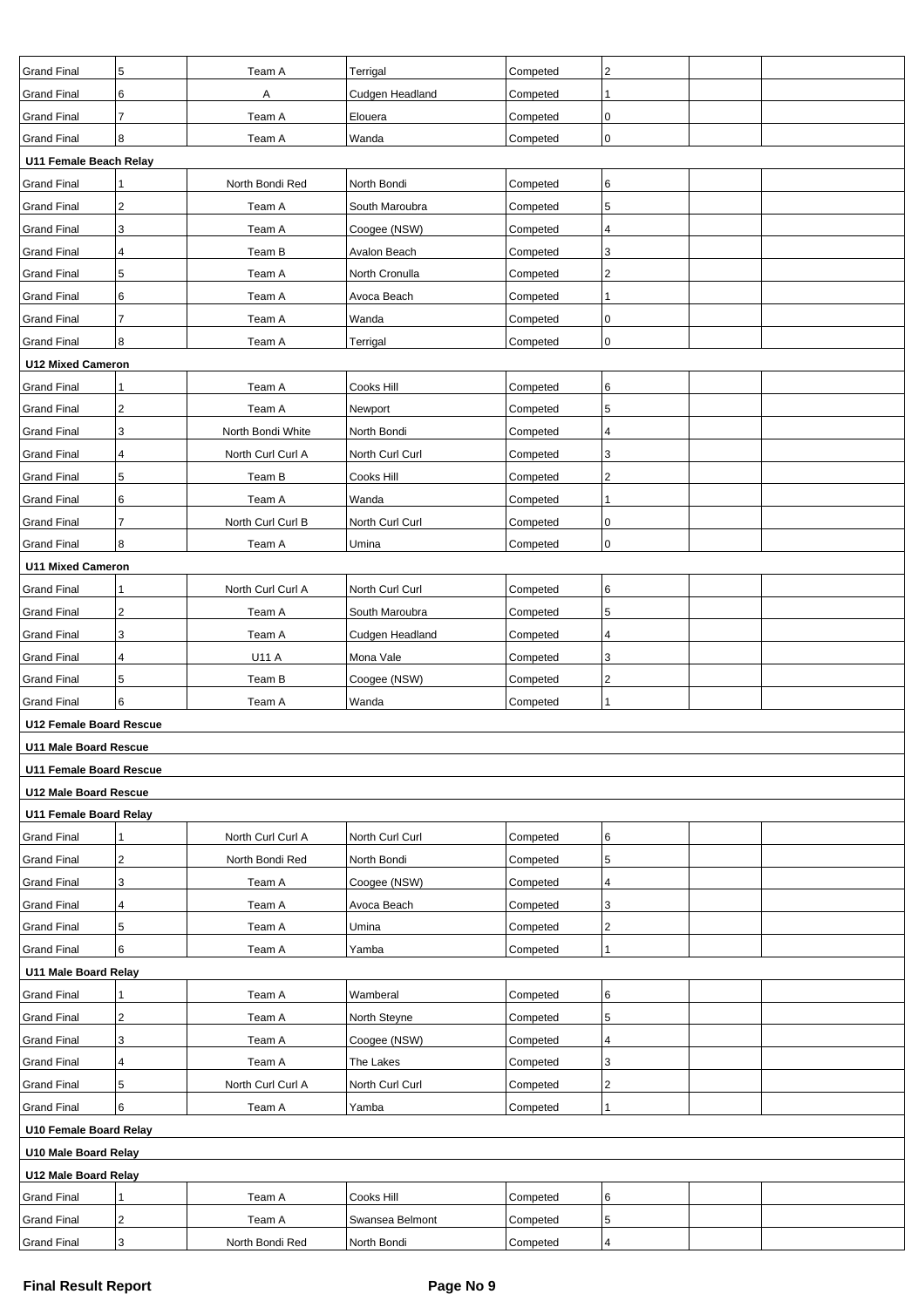| <b>Grand Final</b>                       | 4              | Team A                                | Manly                  | Competed             | 3              |  |
|------------------------------------------|----------------|---------------------------------------|------------------------|----------------------|----------------|--|
| <b>Grand Final</b>                       | $\sqrt{5}$     | Team A                                | Wanda                  | Competed             | $\overline{c}$ |  |
| <b>Grand Final</b>                       | 6              | Team A                                | Coogee (NSW)           | Competed             | 1              |  |
| U12 Female Board Relay                   |                |                                       |                        |                      |                |  |
| <b>Grand Final</b>                       |                | Team A                                | Cudgen Headland        | Competed             | 6              |  |
| <b>Grand Final</b>                       | 2              | <b>Black Head A</b>                   | <b>Black Head</b>      | Competed             | 5              |  |
| <b>Grand Final</b>                       | 3              | Team A                                | Umina                  | Competed             | 4              |  |
| <b>Grand Final</b>                       | 4              | Team A                                | Avoca Beach            | Competed             | 3              |  |
| <b>Grand Final</b>                       | 5              | Team A                                | Newport                | Competed             | $\overline{2}$ |  |
| <b>Grand Final</b>                       | 6              | Team A                                | Cooks Hill             | Competed             | 1              |  |
| <b>U9 Female Board Relay</b>             |                |                                       |                        |                      |                |  |
| <b>Grand Final</b>                       | 1              | Team A                                | Elouera                | Competed             | 6              |  |
| <b>Grand Final</b>                       | $\sqrt{2}$     | Team A                                | Coogee (NSW)           | Competed             | 5              |  |
| <b>Grand Final</b>                       | 3              | Team A                                | Umina                  | Competed             | 4              |  |
| <b>Grand Final</b>                       | 4              | Team A                                | Manly                  | Competed             | 3              |  |
| <b>Grand Final</b>                       | 5              | <b>Bulli Gold</b>                     | <b>Bulli</b>           | Competed             | 2              |  |
| <b>Grand Final</b>                       | 6              | Team A                                | Warilla Barrack Point  | Competed             | 1              |  |
| <b>U9 Male Board Relay</b>               |                |                                       |                        |                      |                |  |
| <b>Grand Final</b>                       | 1              | Team A                                | Elouera                | Competed             | 6              |  |
| <b>Grand Final</b>                       | $\sqrt{2}$     | Team A                                | Redhead                | Competed             | 5              |  |
| <b>Grand Final</b>                       | 3              | Team A                                | Coogee (NSW)           | Competed             | 4              |  |
| <b>Grand Final</b>                       | 4              | Team A                                | Wanda                  | Competed             | 3              |  |
| <b>Grand Final</b>                       | 5              | Team A                                | Manly                  | Competed             | 2              |  |
| <b>Grand Final</b>                       | 6              | Team A                                | Avoca Beach            | Competed             |                |  |
| U12 Female 1km Beach Run                 |                |                                       |                        |                      |                |  |
| <b>Grand Final</b>                       |                | Kyah Gallen (F)                       | Wanda                  | Competed             | 6              |  |
| <b>Grand Final</b>                       | 2              | Isabella Arghyros (F)                 | Cudgen Headland        | Competed             | 5              |  |
|                                          |                |                                       | North Avoca            |                      | 4              |  |
| <b>Grand Final</b><br><b>Grand Final</b> | 3<br>4         | Isabel Shorter (F)<br>Layla White (F) | Wanda                  | Competed             | 3              |  |
| <b>Grand Final</b>                       | 5              | Dorota Trebulova (F)                  |                        | Competed             | 2              |  |
|                                          | 6              |                                       | Queenscliff            | Competed<br>Competed | 1              |  |
| <b>Grand Final</b>                       |                | Grace Mueller (F)                     | Swansea Belmont        |                      |                |  |
| <b>Grand Final</b>                       | $\overline{7}$ | Coco Seddon (F)                       | Gerringong             | Competed             | $\pmb{0}$      |  |
| <b>Grand Final</b>                       | 8              | Kiani Morrison (F)                    | Wamberal               | Competed             | 0              |  |
| U11 Male 1km Beach Run                   |                |                                       |                        |                      |                |  |
| <b>Grand Final</b>                       |                | Zwi Ratajczak (M)                     | Wanda                  | Competed             | 6              |  |
| <b>Grand Final</b>                       | 2              | Felix Stephens (M)                    | North Steyne           | Competed             | 5              |  |
| <b>Grand Final</b>                       | 3              | Liam Madden (M)                       | South Maroubra         | Competed             | 4              |  |
| <b>Grand Final</b>                       | $\sqrt{4}$     | Sebastian Chalhoub (M)                | Cooks Hill             | Competed             | 3              |  |
| <b>Grand Final</b>                       | 5              | Owen Lovell-Ward (M)                  | Wanda                  | Competed             | $\overline{c}$ |  |
| <b>Grand Final</b>                       | 6              | Ned Glass (M)                         | Manly                  | Competed             |                |  |
| <b>Grand Final</b>                       | 7              | Darcy Stepanovski (M)                 | <b>Wollongong City</b> | Competed             | $\pmb{0}$      |  |
| <b>Grand Final</b>                       | 8              | Ezekiel Hay (M)                       | Fingal Beach           | Competed             | 0              |  |
| <b>Grand Final</b>                       | 9              | Felix Forbes (M)                      | Yamba                  | Competed             | 0              |  |
| U12 Male 1km Beach Run                   |                |                                       |                        |                      |                |  |
| <b>Grand Final</b>                       |                | Evan Rowbotham (M)                    | <b>Bronte</b>          | Competed             | 6              |  |
| <b>Grand Final</b>                       | $\sqrt{2}$     | Mitchell Chalmers (M)                 | Swansea Belmont        | Competed             | 5              |  |
| <b>Grand Final</b>                       | 3              | Jasper Hunter (M)                     | Avoca Beach            | Competed             | 4              |  |
| <b>Grand Final</b>                       | 4              | Ryan Harris (M)                       | Wanda                  | Competed             | 3              |  |
| <b>Grand Final</b>                       | 5              | Jackson Aungle (M)                    | Wanda                  | Competed             | $\sqrt{2}$     |  |
| <b>Grand Final</b>                       | 6              | Hamish Dorney (M)                     | <b>Wollongong City</b> | Competed             |                |  |
| <b>Grand Final</b>                       | $\overline{7}$ | Tao Eagar (M)                         | Freshwater             | Competed             | $\pmb{0}$      |  |
| <b>Grand Final</b>                       | 8              | Marcus Freeman (M)                    | Merewether             | Competed             | $\pmb{0}$      |  |
| <b>Grand Final</b>                       | 9              | Jonty Beaton (M)                      | Ocean Beach            | Competed             | 0              |  |